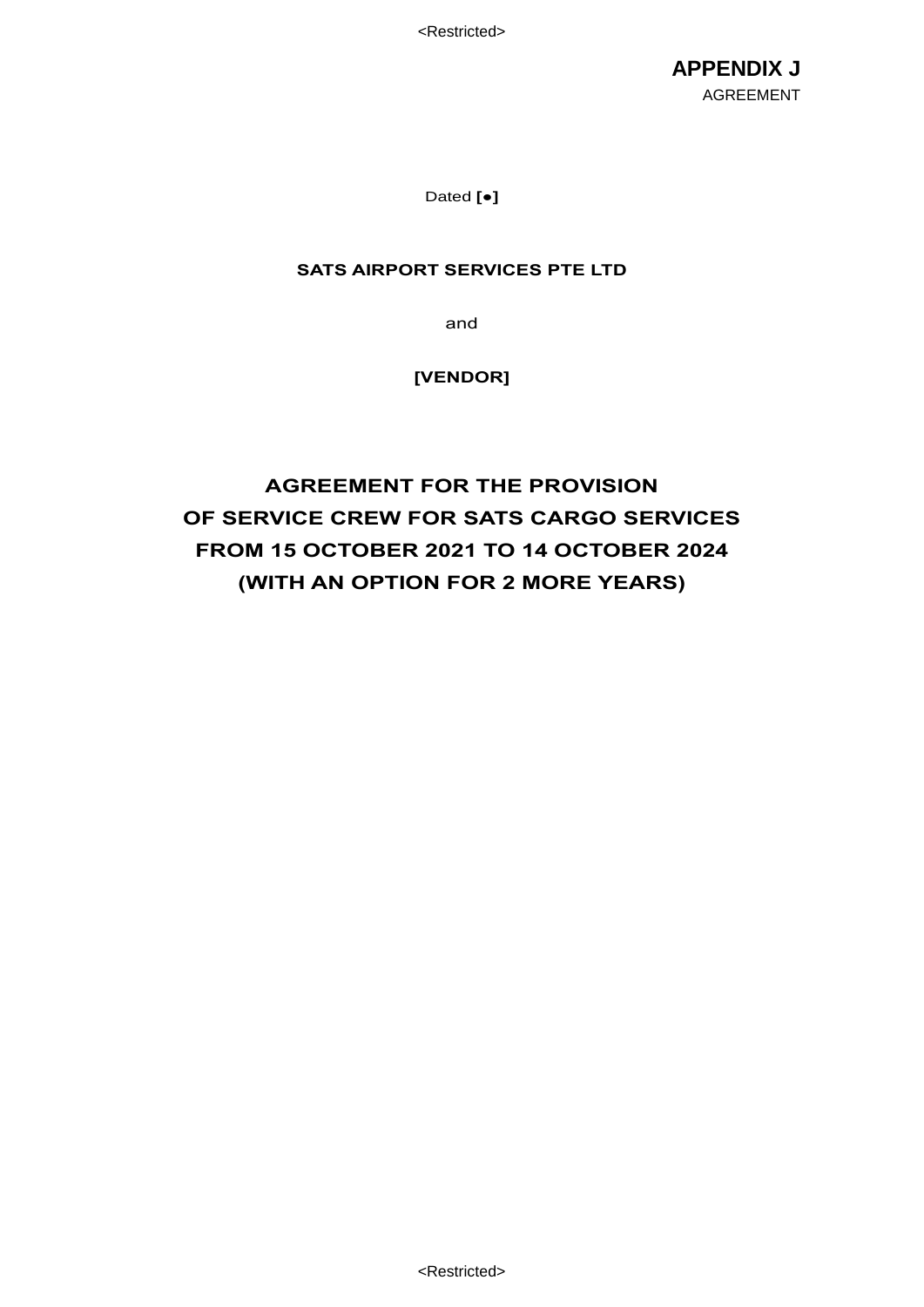# **TABLE OF CONTENTS**

| <b>Contents</b><br>Page |                                                                      |  |  |
|-------------------------|----------------------------------------------------------------------|--|--|
| $\mathbf{1}$ .          |                                                                      |  |  |
| 2.                      |                                                                      |  |  |
| 3.                      |                                                                      |  |  |
| 4.                      |                                                                      |  |  |
| 5.                      |                                                                      |  |  |
| 6.                      |                                                                      |  |  |
| 7.                      |                                                                      |  |  |
| 8.                      |                                                                      |  |  |
| 9.                      | Remedies for Failure to Provide Contract Workers [and Non-Conforming |  |  |
| 10.                     |                                                                      |  |  |
| 11.                     |                                                                      |  |  |
| 12.                     |                                                                      |  |  |
| 13.                     |                                                                      |  |  |
| 14.                     |                                                                      |  |  |
| 15.                     |                                                                      |  |  |
| 16.                     |                                                                      |  |  |
| 17.                     |                                                                      |  |  |
| 18.                     |                                                                      |  |  |
| 19.                     |                                                                      |  |  |
| 20.                     |                                                                      |  |  |
| 21.                     |                                                                      |  |  |
| 22.                     |                                                                      |  |  |
| 23.                     |                                                                      |  |  |
| 24.                     |                                                                      |  |  |
| 25.                     |                                                                      |  |  |
| 26.                     |                                                                      |  |  |
| 27.                     |                                                                      |  |  |
| 28.                     |                                                                      |  |  |
| 29.                     |                                                                      |  |  |
| 30.                     |                                                                      |  |  |
|                         |                                                                      |  |  |
|                         |                                                                      |  |  |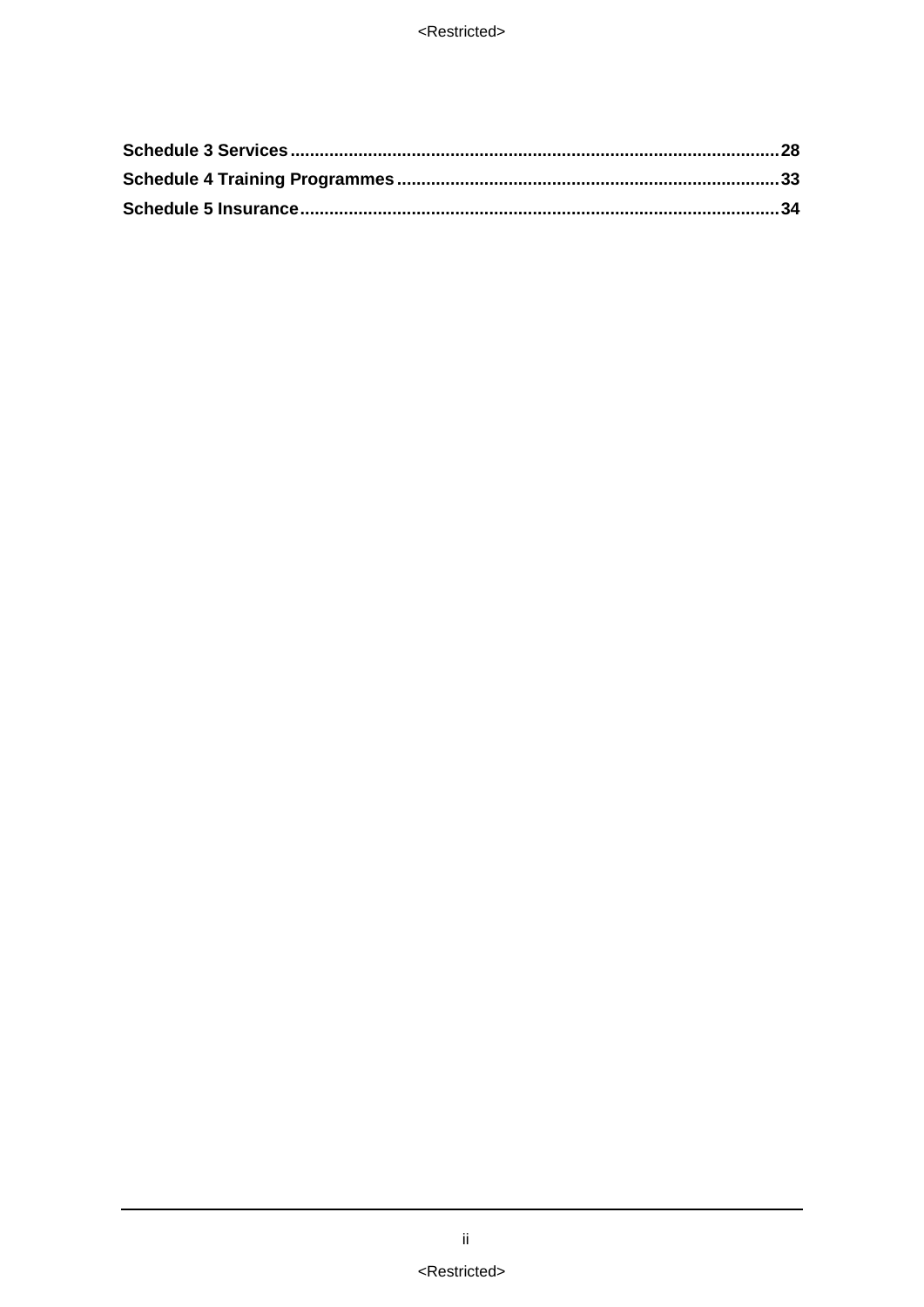This Agreement for the **Provision of Service Crew for SATS Cargo Services from 15 October 2021 to 14 October 2024 (with an option for 2 more years) is** made on **[click here and type date] between:**

- **(1) SATS Airport Services Pte Ltd** (Company Registration Number 198500561R), a company incorporated in Singapore and having its registered office at 20 Airport Boulevard, SATS Inflight Catering Centre 1, Singapore 819659 (the "**Company**"); and
- **(2) [Click here and type name]** (Company Registration Number **[]**), a company incorporated in Singapore and having its registered office at **[]** (the "**Contractor**").

#### **Whereas:**

The Company requires the Contract Workers (as defined below) to perform the Services (as defined below) at the Premises (as defined below) and the Contractor has agreed to provide the Contract Workers to the Company upon the terms and conditions hereinafter set forth.

**It is agreed** as follows:

# **1. Definitions and Interpretation**

- **1.1** The terms and expressions hereinafter set out shall for the purposes of this Agreement have the following meanings, unless the context otherwise requires:
	- **1.1.1** "**Affected Party**" shall have the meaning ascribed to it in Clause [10.1.](#page-15-0)
	- **1.1.2** "**Affiliate**" in relation to any person ("the first mentioned person") means any person ("the second mentioned person") which is Controlled (whether directly or indirectly) by or which Controls (whether directly or indirectly) the first mentioned person and includes any other person which is Controlled (whether directly or indirectly) by or which Controls (whether directly or indirectly) the second mentioned person.
	- **1.1.3** "**Agreement**" means the main body of this Agreement for the Provision of Contract Workers and any and all Schedules and Appendices annexed hereto and incorporating all amendments thereto, if any, effected by mutual agreement in writing.
	- **1.1.4** "**Commencement Date**" means **15 October 2021** or such other date as the Parties may agree in writing.
	- **1.1.5** "**Company's Supervisor**" means such person(s) as the Company may assign from time to time to act as the "Company's Supervisor" for the purposes of this Agreement.
	- **1.1.6 "Contractor's Supervisor"** has the meaning ascribed to it in Clause [5.2.1\(i\).](#page-9-0)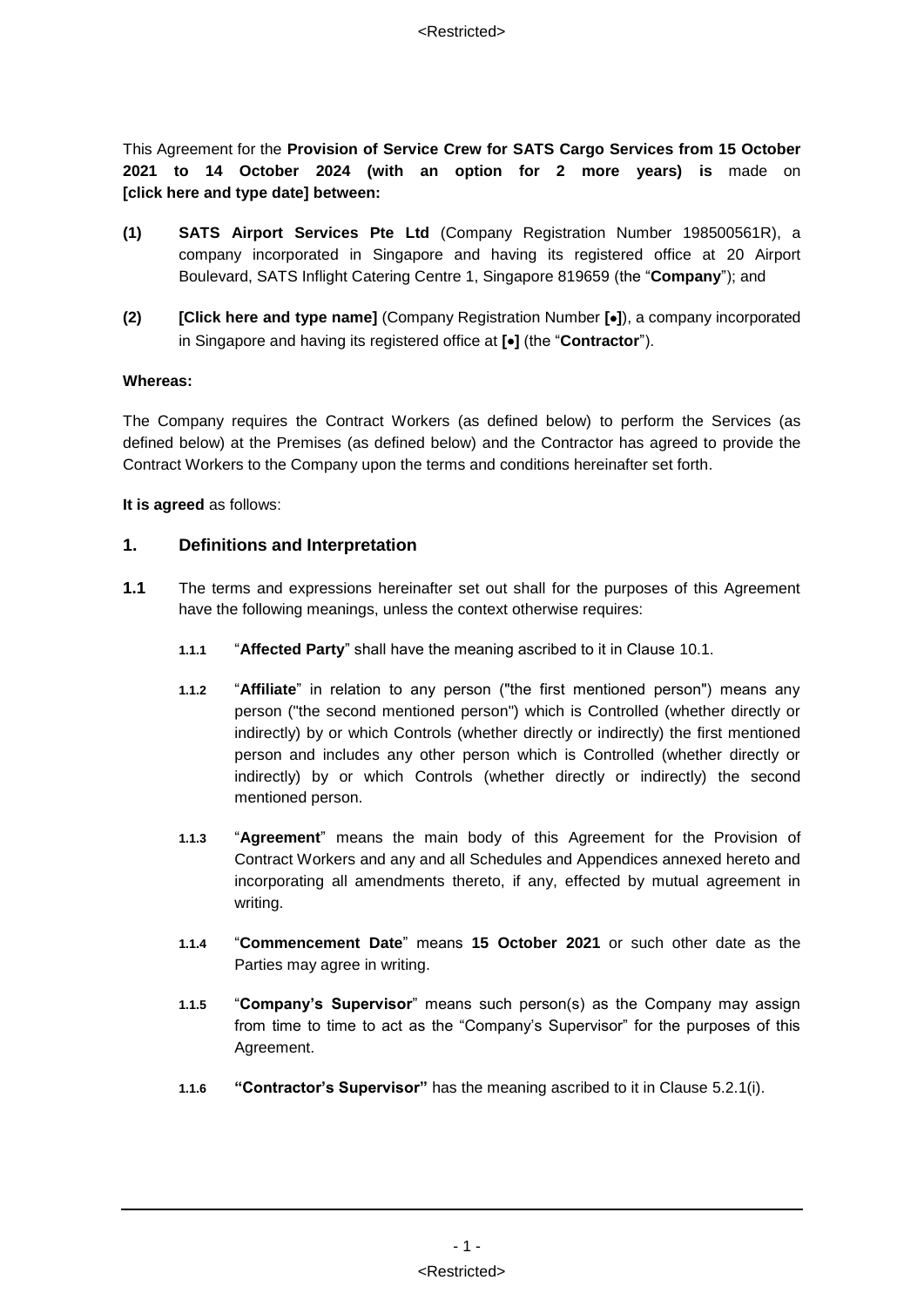- **1.1.7** "**Contractor's Personnel**" means any director, shareholder, officer, employee, servant or agent of the Contractor or any such personnel of their Affiliates or permitted subcontractors.
- **1.1.8** "**Control**" in relation to any person means either of the following:
	- (i) the power to set or determine the management of the affairs of that person or to select, appoint or determine the composition of a majority of the board of directors of that person; or
	- (ii) the ownership of not less than fifty per cent. (50%) of the total issued voting shares or stock in that person,

and "**Controlled**" shall be construed accordingly.

- **1.1.9** "**Contract Worker**" means any officer, employee, servant, agent or permitted subcontractor of the Contractor assigned by the Contractor at any time to perform or provide the Services or any part thereof at the Premises.
- **1.1.10** "**Contract Worker's Criteria**" means the criteria which the Contractor shall ensure a person must meet or fulfil, and continue to meet or fulfil (as the case may be) before such person is assigned as a Contract Worker for the purposes of this Agreement, as described in Paragraph [1](#page-27-0) of [Schedule 2.](#page-27-1)
- **1.1.11** "**Force Majeure Event**" means any of the following:
	- (a) war, invasion, rebellion, revolution, insurrection or civil war;
	- (b) act of Government in its sovereign capacity;
	- (c) earthquakes, fire, lightning, storms, floods, unusually severe or extreme weather conditions or any other occurrence caused by the operation of the forces of nature;
	- (d) interruption or curtailment in the provision of electricity, water, gas and/or any other utilities and/or in any IT system;
	- (e) strikes, lockouts, boycotts or labour disputes; and
	- (f) terrorism, sabotage or arson,

the occurrence and the effect of which the Affected Party is unable to prevent and avoid notwithstanding the exercise of reasonable foresight, diligence and care on the part of such Party.

**1.1.12** "**Intellectual Property Rights**" means patents, trade marks, service marks, logos, get-up, trade names, internet domain names, rights in designs, copyright (including rights in computer software) and moral rights, database rights, semiconductor topography rights, utility models, rights in know-how and other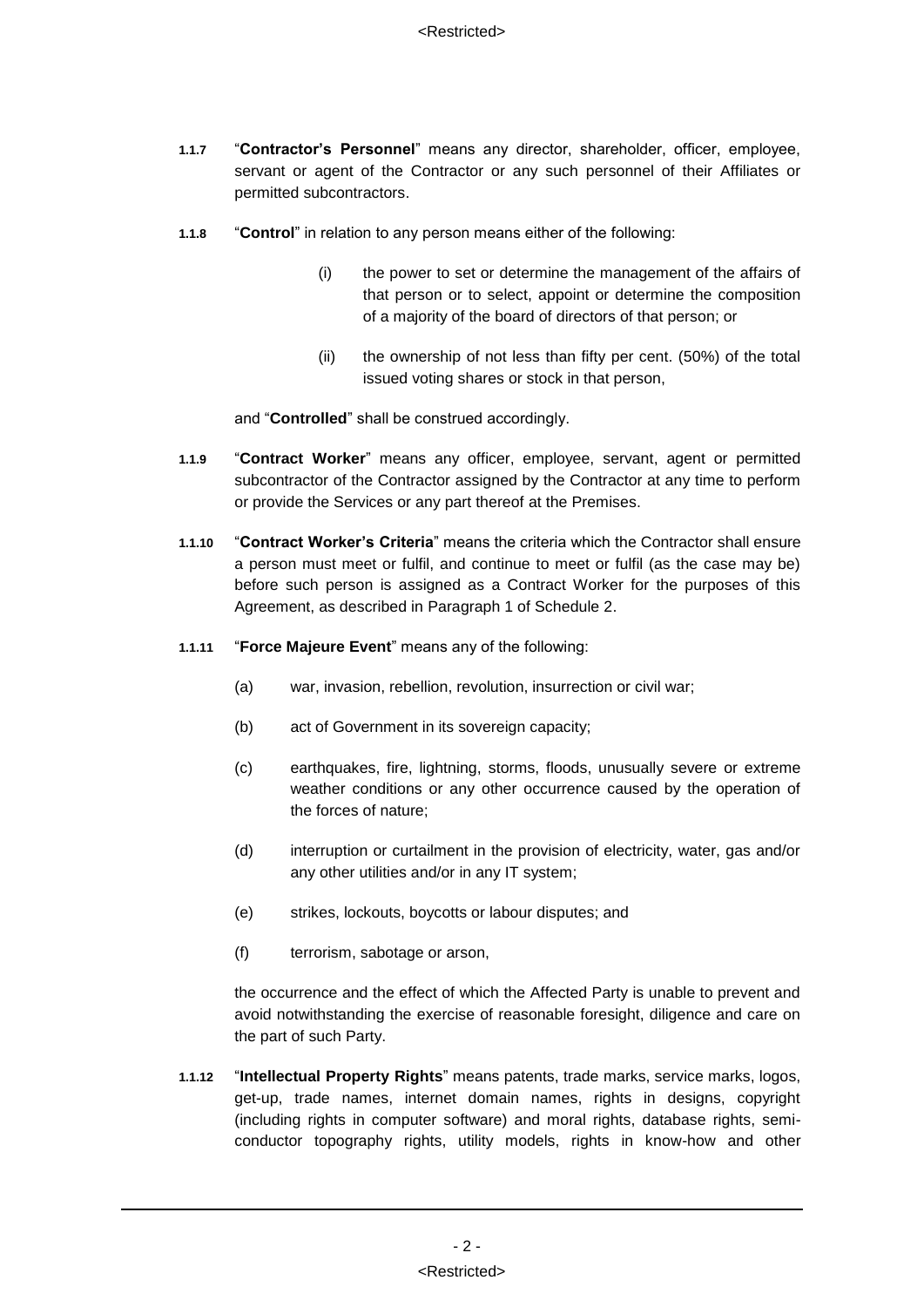intellectual property rights, in each case whether registered or unregistered and including applications for registration, and all rights or forms of protection having equivalent or similar effect anywhere in the world.

- **1.1.13** "**Parties**" means the Company and the Contractor, and "**Party**" means either of them.
- **1.1.14** "**Premises**" means Singapore Changi Airport areas or such other place as the Company may from time to time notify the Contractor in writing.
- **1.1.15** "**SATS Group**" means SATS Ltd. and all its related corporations (as defined in the Companies Act (Cap. 50) and associated companies.
- **1.1.16** "**Security Deposit**" shall have the meaning ascribed to it in Clause [7.1.](#page-10-0)
- **1.1.17** "**Services**" means the services described in [Schedule 3](#page-30-0) to be provided by the Contract Workers, and any part thereof, and includes any and all miscellaneous and ancillary work which may reasonably be required for the due execution and completion of such services in accordance with this Agreement, whether or not expressly specified in this Agreement.
- **1.1.18** "**Standards**" means the standards required of the Contract Workers in the performance of the Services, being that of due skill, care and diligence, and the performance of such Services in an expeditious, and a proper and workmanlike manner and in accordance with best industry practices and recognised professional standards, and as may otherwise be set out in [Schedule 3.](#page-30-0)
- **1.1.19** "**Supplier Code of Conduct**" means the Company's Supplier Code of Conduct as may be updated from time to time and which may be found at [https://www.sats.com.sg/Tenders/Notices/SATS-Supplier-Code-of-Conduct.pdf.](https://www.sats.com.sg/Tenders/Notices/SATS-Supplier-Code-of-Conduct.pdf)
- **1.1.20** "**\$**" means the lawful currency of the Republic of Singapore.
- **1.1.21** "**Term**" means the period commencing on the Commencement Date and ending on the **3rd** anniversary of the Commencement Date.
- **1.1.22** "**Training Programmes**" means such training programmes as the Contractor shall conduct for the Contract Workers for the purposes of providing the Services, as the Company may from time to time require and notify the Contractor.
- **1.2** References to a statute or statutory provision include that statute or provision as from time to time modified, re-enacted or consolidated, whether before or after the date of this Agreement.
- **1.3** The headings and sub-headings of the provisions of this Agreement are to facilitate reference only and do not form a part of this Agreement, and shall not in any way affect the construction or interpretation thereof.
- **1.4** Unless the context otherwise requires, in this Agreement: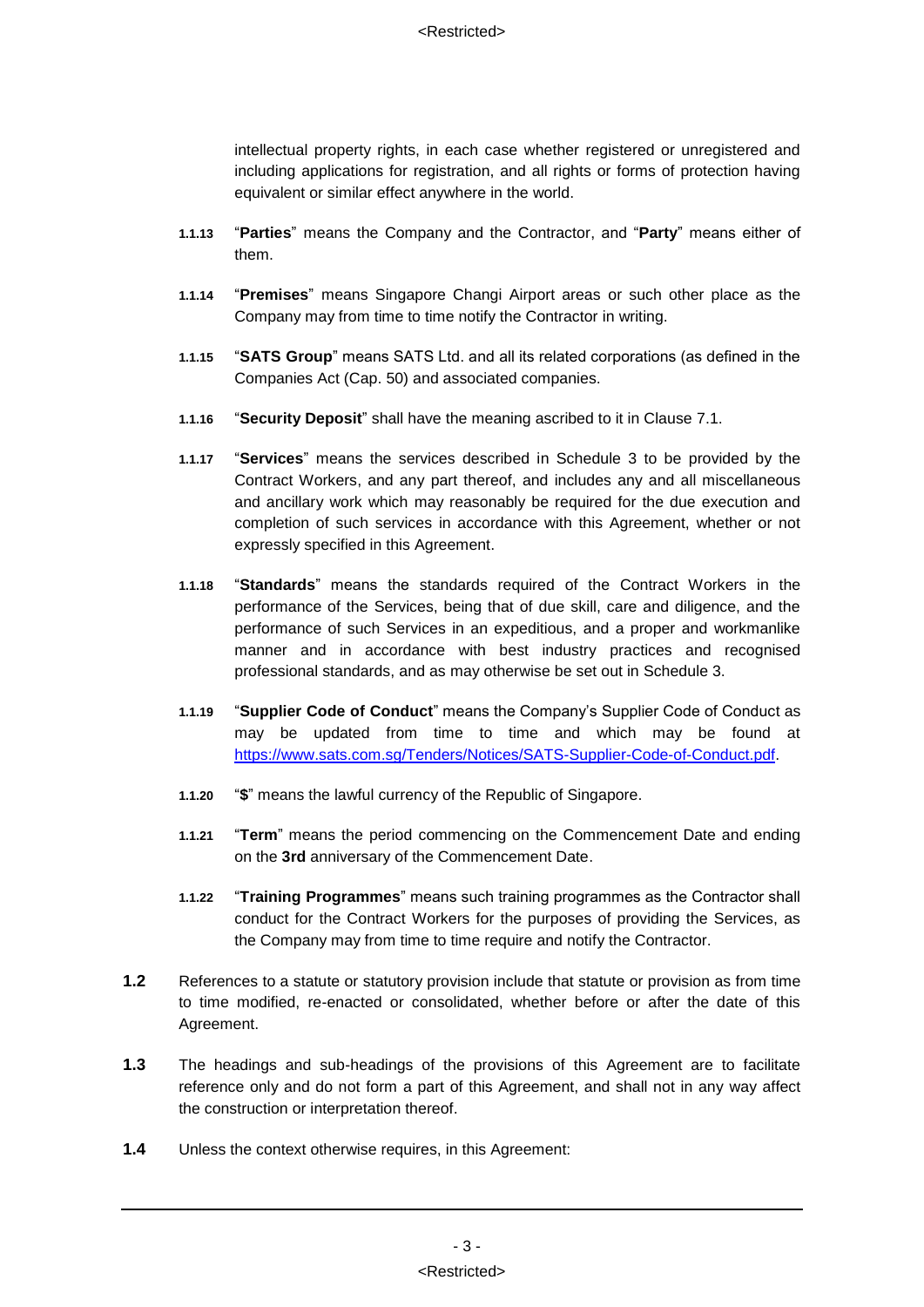- **1.4.1** words using the singular or plural number also include the plural or singular number, respectively; words denoting any gender shall include all genders;
- **1.4.2** the terms "**hereof**", "**herein**", "**hereby**", "**hereto**" and similar words refer to this entire Agreement and not any particular Clause, or any other subdivision of this Agreement;
- **1.4.3** the words "**include**" or "**including**" shall be deemed to be followed by "**without limitation**" or "**but not limited to**" whether or not they are followed by such phrases or words of like import;
- **1.4.4** references to any "**person**" include any natural person, corporation, judicial entity, association, statutory body, partnership, limited liability company, joint venture, trust, estate, unincorporated organisation or government, state or any political subdivision, instrumentality, agency or authority;
- **1.4.5** references to any "**Clause**" "**Schedule**" or "**Appendix**" or any other agreement or document in this Agreement shall be construed as references to the clauses, schedules or appendices of this Agreement, or such other agreement or document, as may be amended, modified or supplemented from time to time, and shall include a reference to any document which amends, modifies or supplements it, or is entered into, made or given pursuant to or in accordance with its terms; and
- **1.4.6** any reference to any Party shall be construed as a reference to such Party's successors and permitted assigns.
- **1.5** Notwithstanding anything to the contrary herein, in the event of any conflict between any of the terms of the main body of this Agreement for the Provision of Contract Workers and the terms of any Schedule or Appendix, those terms of the main body of this Agreement for the Provision of Contract Workers shall prevail.

# **2. Provision of Contract Workers**

- **2.1** The Contractor shall as from the Commencement Date and for the duration of the Term provide the Company with Contract Workers of the types and in the numbers and possessing the qualifications specified in [Schedule 1,](#page-26-0) to provide and perform, for the Company, the Services at the Premises in accordance with this Agreement, [Schedule 2](#page-27-1) and [Schedule 3.](#page-30-0)
- <span id="page-6-0"></span>**2.2** In addition, the Company may, by giving the Contractor prior written notice thereof, require the Contractor to provide the Company with additional personnel to perform the Services. The Company's notice shall specify the type and number of such additional personnel required, the qualifications to be possessed by such personnel, and the times and duration for which the Company requires the Services to be performed by such personnel. The Contractor shall fulfil the Company's requirements in accordance with such notice, and the personnel assigned by the Contractor pursuant to this Clause [2.2](#page-6-0) shall be regarded as "Contract Workers" for the purposes of this Agreement.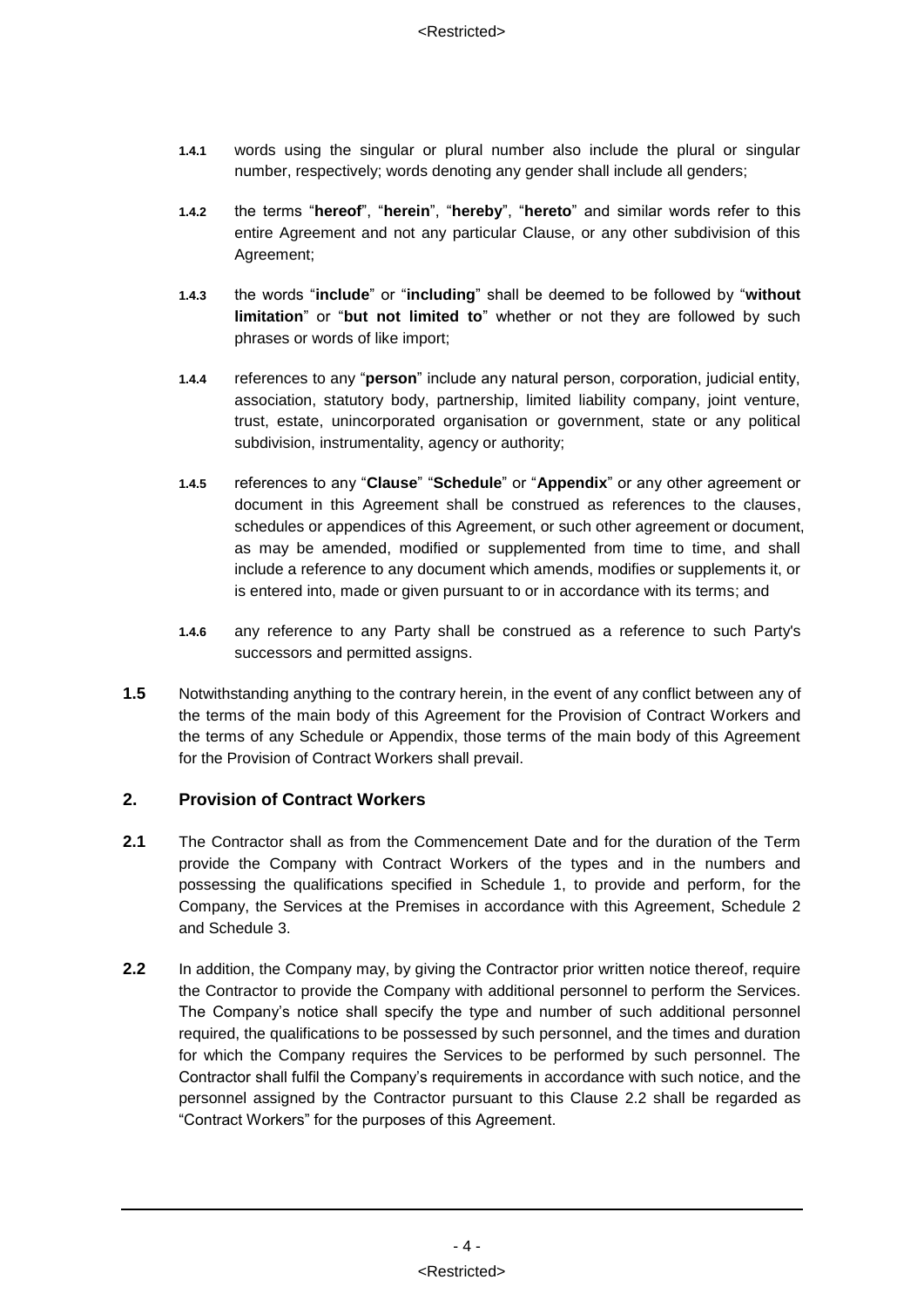- **2.3** The Company may at any time, by written notice to the Contractor, request that the Contractor replace the Contract Worker(s) specified in the Company's notice. The Company shall not be required to assign any reason for such request, and the Contractor shall promptly replace such Contract Worker(s) with personnel which comply with the requirements for such "Contract Workers" pursuant to or as set out in this Agreement.
- **2.4** The Company may at its discretion determine:
	- **2.4.1** the means and manner in which the Services shall be performed by the Contract Workers; and
	- **2.4.2** the work schedule for the performance of the Services, including without limitation:
		- (i) the frequency and timing for the performance of the Services;
		- (ii) the number of Contract Workers to be used in the performance of the Services; and
		- (iii) the number of hours worked by each Contract Worker which shall not in any event exceed 44 hours in any week and 12 hours in any day.
- **2.5** The Contractor hereby acknowledges and confirms that the Contractor shall remain the employer of the Contract Workers during the Term. Under no circumstances will this Agreement operate to transfer each of the Contract Workers' contract of employment with the Contractor to the Company. Accordingly, the Contractor shall:
	- **2.5.1** bear the expenses of all salaries, remuneration and other employment benefits of the Contract Workers and for all compensation or payments for or arising from the termination of any Contract Worker's employment with the Contractor which accrue or are incurred under any applicable law other than Singapore law; and
	- **2.5.2** be responsible for and shall bear the expenses of complying with all applicable statutory requirements in connection with the employment of the relevant Contract Worker, including the provision of workmen's compensation insurance and contributions to the Central Provident Fund in respect of such Contract Worker (if applicable) in accordance with Singapore law.
- **2.6** The Contractor shall conduct the necessary checks and shall inform the Company if any Contract Workers have been subject to any conviction in a criminal proceeding or being subject to a pending criminal proceeding.

# **3. Training and Familiarisation Duties and Programmes**

- **3.1** The Contractor shall at its own cost and expense carry out the Training Programmes, and shall procure and ensure that all of the Contract Workers attend and participate in all the Training Programmes.
- **3.2** It is the responsibility of the Contractor to make all relevant inquiries and inspections and obtain, and procure that the Contract Workers obtain, any and all information as regards all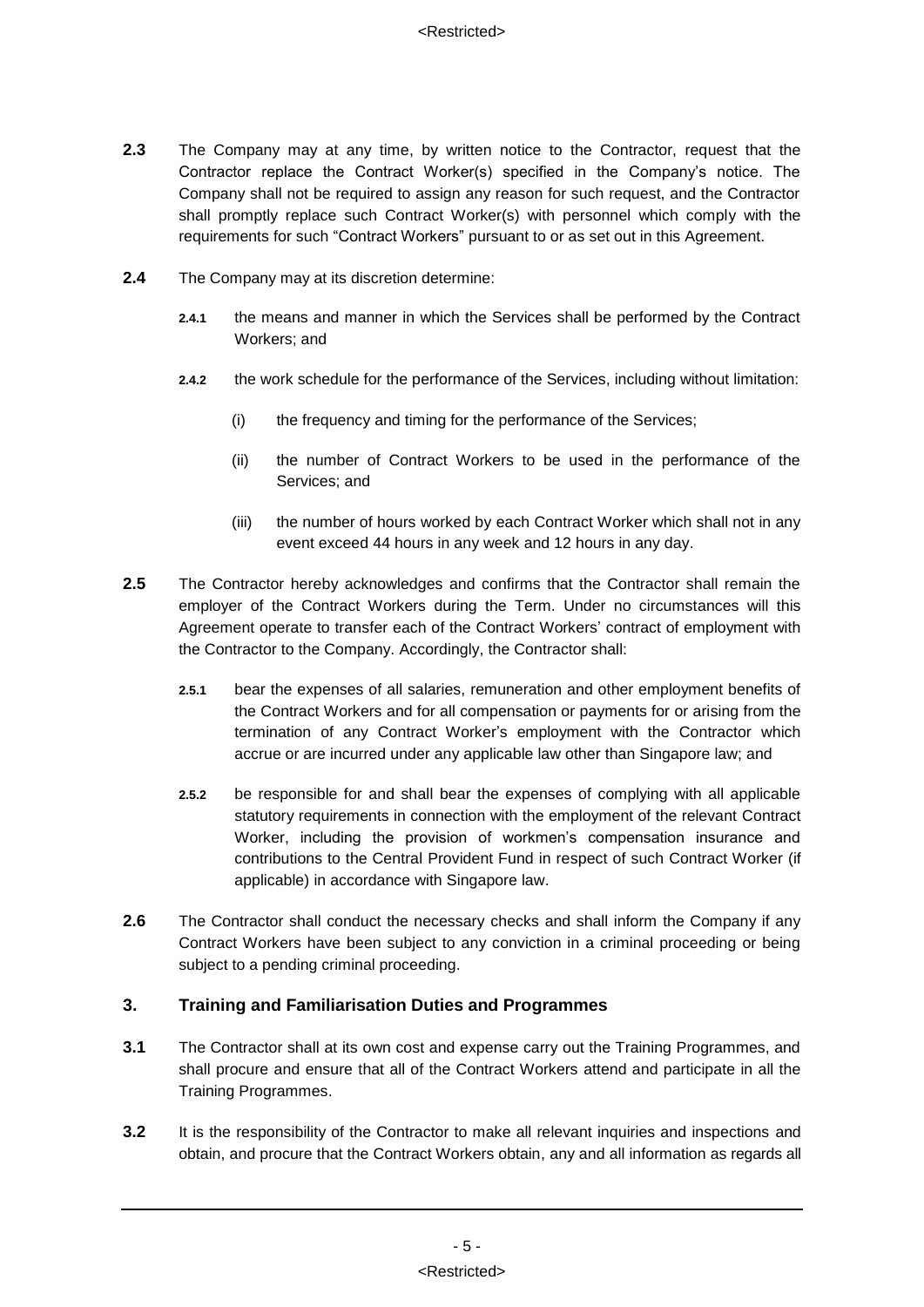matters relating to conditions and circumstances which are relevant to the performance of the Services, including familiarising itself with the layout of the Premises and any floor plan, drawing or specification of the Premises provided by the Company. The Company shall allow the Contractor and the Contract Workers such access to the Premises before the Commencement Date as the Company may in its discretion reasonably determine, by prior appointment with the Company, for the purpose of:

- **3.2.1** conducting, at the Contractor's sole cost and expense, such training programmes as the Contractor considers appropriate to familiarise the Contract Workers with the performance of the Services at the Premises; and
- **3.2.2** enabling the Contractor and the Contract Workers to make all relevant inquiries and inspections and obtain any and all information as regards all matters relating to conditions and circumstances which are relevant to the performance of the Services.

# **4. Representations and Warranties**

- <span id="page-8-0"></span>**4.1** The Contractor undertakes, represents and warrants that:
	- **4.1.1** this Agreement is enforceable against the Contractor in accordance with its terms and conditions and that all corporate and governmental approvals, consents, licenses and permits required for the Contractor to validly enter into and perform its obligations under this Agreement have been obtained and will continue in force for the duration of the Term;
	- **4.1.2** the execution and delivery of, and performance by it of its obligations under this Agreement will not result in a breach of, or constitute a default under, any agreement or licence to which it is a party or by which it is bound and which is material in the context of the transactions contemplated by this Agreement;
	- **4.1.3** each of the Contract Workers is lawfully entitled to reside, undertake employment and work in Singapore, and if any Contract Worker is employed for any other job or contract in Singapore other than to perform the Services under this Agreement, the Vendor shall be responsible to ensure that the employment of the Contract Workers complies with all applicable statutory requirements and government regulations;
	- **4.1.4** it has the sole right of selection and power of termination with respect to the Contract Workers;
	- **4.1.5** each of the Contract Worker meets or fulfils, and continues to meet or fulfil (as the case may be), the Contract Worker's Criteria described in Paragraph [1](#page-27-0) of [Schedule 2;](#page-27-1)
	- **4.1.6** each of the Contract Worker is competent, properly qualified with the applicable qualifications set out in [Schedule 1](#page-26-0) and possesses the relevant experience;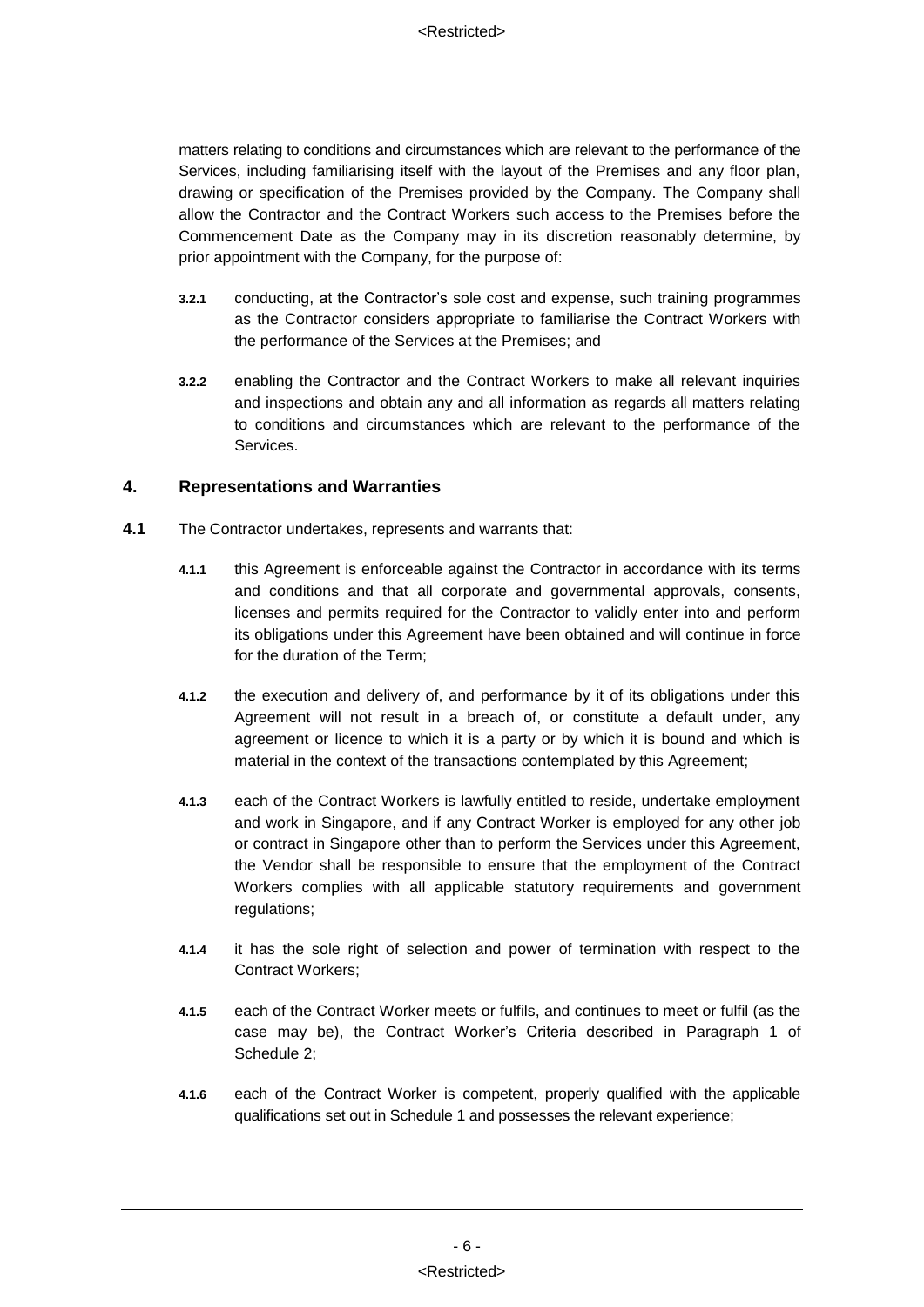- **4.1.7** it shall ensure that each of the Contract Worker shall at all times perform the Services in accordance with the Standards and to the satisfaction of the Company when responding to the requests, directions and/or instructions of the Company;
- **4.1.8** the Contractor, the Contract Workers and any other person responsible for performing the Services will at all times duly comply with all laws, regulations and directives applicable to it and shall ensure that the Services are provided and performed in a manner which does not infringe any applicable law, regulation or directive;
- **4.1.9** the Contractor possesses all necessary and applicable licences, permits and adequate insurance coverage as required by the Company, and will obtain the same at no cost to the Company;
- **4.1.10** the Contractor shall, and shall ensure that every Contract Worker shall, conform in every respect with such safety and security rules and regulations as the Company may prescribe in connection with entering onto or remaining at the Premises;
- **4.1.11** the Contractor shall at all times duly comply with the terms of the Supplier Code of Conduct;
- **4.1.12** the Contractor has good title to and rights in all deliverables, if any, without encumbrances and has the right to transfer the same to the Company.
- **4.2** The undertakings, representations and warranties in Clause [4.1](#page-8-0) shall be separate and independent and shall not be limited by reference to any other sub-clause of Clause [4.1](#page-8-0) or by anything in this Agreement.

# **5. Supervision of Contractor and/or Contract Workers**

- <span id="page-9-1"></span>**5.1** The Company's Supervisor shall be responsible for managing and overseeing the provision and performance of the Services by the Contractor and/or Contract Workers on behalf of the Company on a day-to-day basis. The Company's Supervisor shall not have any authority to agree to any amendment or revision to any term of this Agreement. Save as aforesaid, the Contractor shall accept and execute (and shall procure that the Contract Workers accept and execute) any request, direction and/or instruction made or given by or on behalf of the Company's Supervisor in connection with the performance of the Services by the Contract Workers, and any such request, direction and/or instruction made or given by the Company's Supervisor shall be deemed to have been made or given to the Contractor by the Company.
- <span id="page-9-0"></span>**5.2** Without prejudice to any right of the Company and/or Company's Supervisor to direct or instruct the Contractor and/or the Contract Workers under this Agreement:
	- **5.2.1** the Contractor shall, in addition to providing the Contract Workers, and at no additional cost to the Company:
		- (i) assign and dedicate at least one officer, agent, servant or employee of the Contractor ("**Contractor's Supervisor**") for every 49 Contract Workers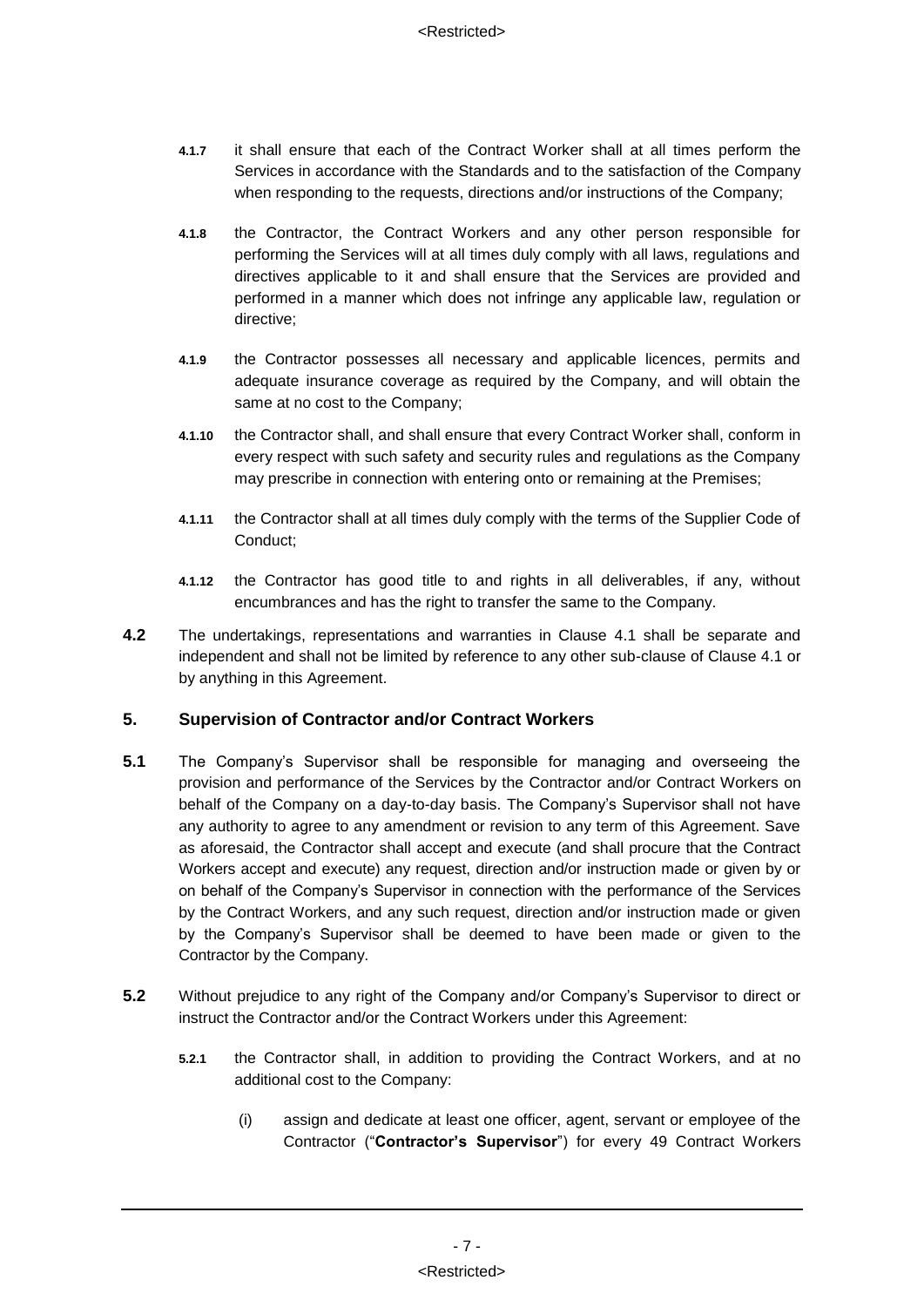provided during the Term, 2 Contractor Supervisors for every 50 -99 Contract Workers and 3 Contractor Supervisors for every 100 – 150 Contract Workers, who shall liaise and coordinate with the Company and/or the Company's Supervisor to ensure, and/or provide such assistance as may be necessary to ensure, that the Contract Workers comply with the instructions and directions of the Company and/or the Company's Supervisor;

- (ii) ensure that the Contractor's Supervisor exercises adequate control over the Contract Workers at all times whilst they are on the Premises, for the purposes of Clauses [5.2.1\(i\)](#page-9-0) and [6.](#page-10-1)
- **5.2.2** The Contractor's Supervisor shall be authorised to accept and execute on behalf of the Contractor such instructions as may be given by the Company and/or the Company's Supervisor. Any instruction or direction given to the Contractor's Supervisor by the Company's Supervisor pursuant to Clause [5.1](#page-9-1) shall be deemed to have been given to the Contractor.

# <span id="page-10-1"></span>**6. Conduct While On Company's Premises**

- **6.1** When entering on the Premises for any purpose as contemplated under this Agreement, the Contractor shall ensure that each of the Contract Worker shall at all times while at the Premises conform in every respect with such instructions, requirements, rules and regulations as the Company may prescribe pertaining to the entry by and presence and conduct of such personnel while on the Premises. The Contractor and the Contract Workers shall use due care to avoid or minimise damage in relation to any person or property and to cause as little disturbance and inconvenience as possible to the Company, its officers, directors, shareholders, agents and employees, or any occupier of the Premises.
- <span id="page-10-2"></span>**6.2** The Company may deny any person entry to the Premises or expel any person thereon if such person fails to comply with any such rule or regulation or fails to comply with any reasonable request or instruction as may be made or given by or on behalf of the Company.
- **6.3** The Company shall not be liable for any inconvenience, loss, damage, cost or expense arising from the Company's refusal to permit or delay in permitting entry to any person onto the Premises or expulsion of any person therefrom pursuant to Clause [6.2.](#page-10-2) Any such refusal, delay or expulsion shall not in any way affect or relieve the Contractor from the Contractor's obligations under this Agreement.

# **7. Security Deposit**

<span id="page-10-0"></span>**7.1** The Contractor shall, no later than the Commencement Date, pay the Company an amount equal to \$**[]** ("**Security Deposit**"), or in lieu of such payment, provide the Company with a banker's guarantee issued by a bank approved by, and on such terms and conditions as may be prescribed by, the Company.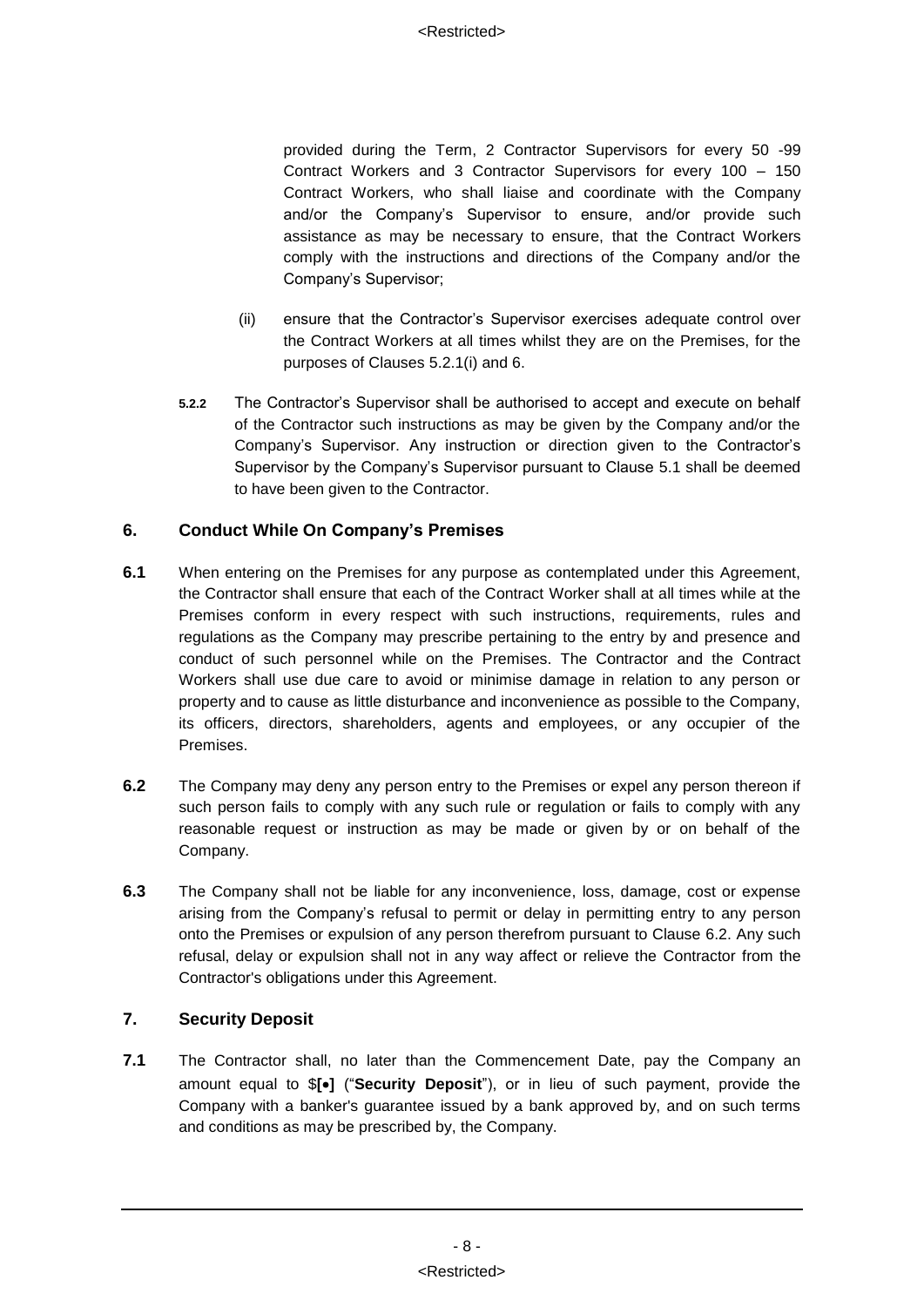- **7.2** Any payment pursuant to Clause [7.1](#page-10-0) shall constitute security for the payment of any sum due and payable to the Company from the Contractor as liquidated damages, compensation or otherwise, and the Company shall be entitled to retain the amount of such payment until the expiry or earlier termination of this Agreement and may utilise at any time the whole or any part of such payment in payment of any sum due to the Company from the Contractor. The Company shall not be required to pay any interest on the Security Deposit. In any event, nothing herein shall be construed as in any way limiting the Company's right of recovery against the Contractor to the amount of the Security Deposit.
- **7.3** In the event that the Contractor provides the Company with a banker's guarantee in lieu of paying the Company the amount of the Security Deposit:
	- **7.3.1** the Company may, but shall not be obliged to, invoke the banker's guarantee and recover therefrom in respect of any sum due and payable to the Company from the Contractor without prejudice to any other right or remedy which may be available to the Company whether under this Agreement or at law; and
	- **7.3.2** without prejudice to the Company's rights to prescribe any other term or condition under Clause [7.1,](#page-10-0) the Contractor shall procure that the date specified in such banker's guarantee as the "expiry date" is successively extended so that demands under the banker's guarantee can continue to be validly made by the Company and honoured by the issuing bank at any time throughout the period from the date of issuance of such banker's guarantee up to the expiry of the Term.
- **7.4** The Company shall be entitled to make a demand under the banker's quarantee for such amount as the Company may deem appropriate at any time after the Contractor neglects or fails in any way to observe, carry out, fulfil or discharge any of its obligations under this Agreement or any representation or warranty by the Contractor under this Agreement is or becomes untrue or incorrect or is breached in any respect. Without prejudice to the foregoing, in the event that the Contractor shall neglect or fail in any way to observe, carry out, fulfil or discharge any of its obligations under Clause 7.3.2, the Company shall be entitled to make a demand under the banker's guarantee for such amount as the Company may deem appropriate and to retain any and all amounts paid by the issuing bank under the banker's guarantee until the Contractor shall have discharged and performed all its obligations under this Agreement, and to utilise such amounts at any time to settle any sum due from the Contractor to the Company in connection with this Agreement.
- **7.5** Any demand made by the Company under the banker's guarantee and any payment received by the Company thereunder shall not preclude, affect or restrict the exercise of any rights by the Company under this Agreement or any legal remedy or relief to which the Company is entitled arising from any breach of the Contractor or any matter or event in respect of or pursuant to which the demand is made and any sum received by the Company as payment under the banker's guarantee shall be applied by the Company towards any sum due or payable by the Contractor to the Company (whether as damages or otherwise).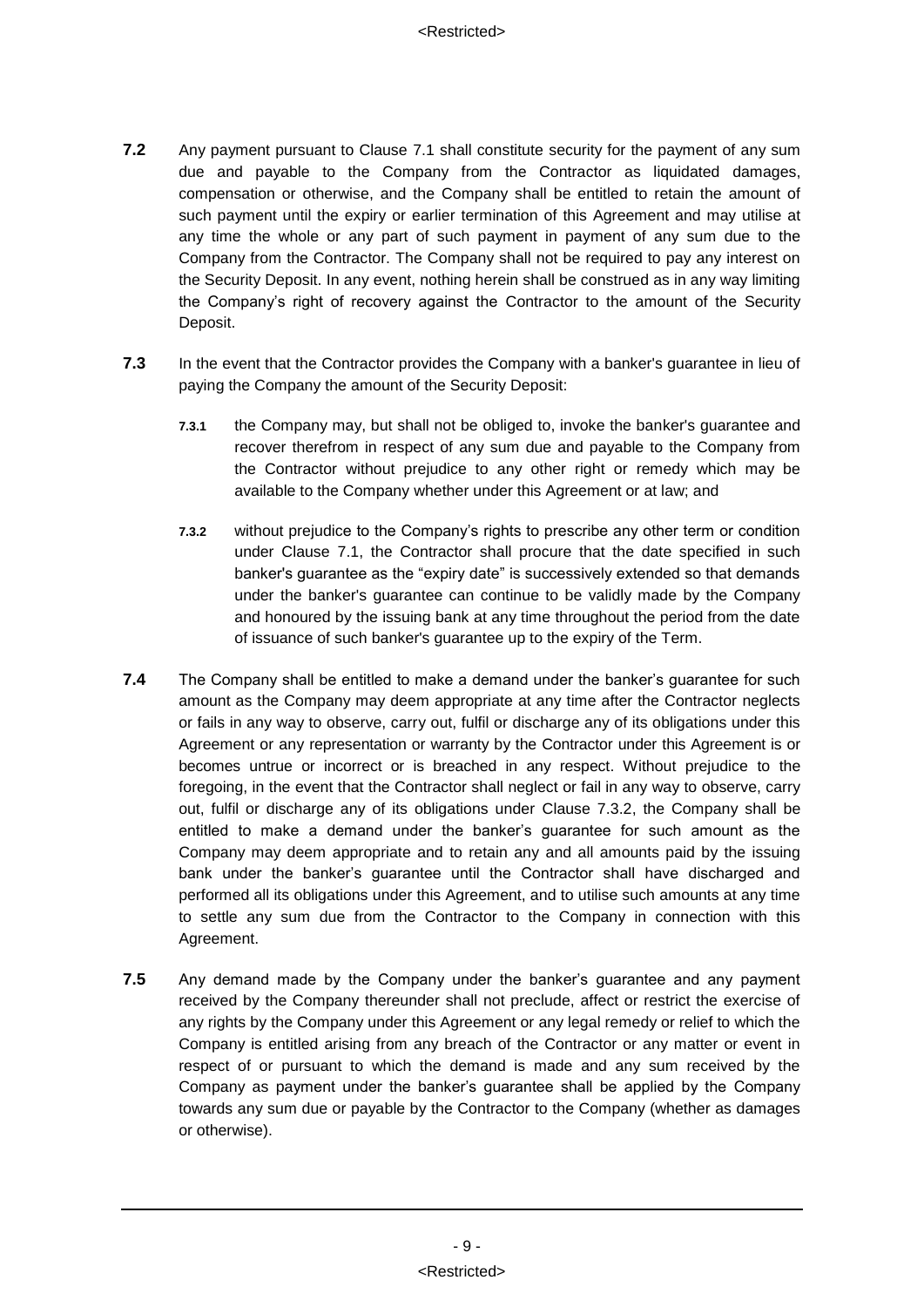# <span id="page-12-1"></span>**8. Payment of Fees**

- **8.1** The Company shall for each month during the Term, with respect to each type of Contract Worker, pay the Contractor the total of the monthly fees for such number of such Contract Worker based on the rate per Contract Worker as set out in the table in [Schedule 1,](#page-26-0) such fees pro-rated for any incomplete month.
- <span id="page-12-0"></span>**8.2** The Contractor shall prepare and render on the Company invoice(s) for the fees payable under this Agreement (or part thereof) in accordance with [Schedule 1,](#page-26-0) and each invoice rendered by the Contractor shall contain such detail and be accompanied by such supporting documentation or certifications as may be set out in [Schedule 1,](#page-26-0) and as the Company may otherwise require.
- **8.3** Any sum due to the Contractor under this Agreement (whether in respect of fees or otherwise) shall be paid in **Singapore Dollars** within **sixty (60)** days of the date of receipt (or the last date of receipt, as the case may be) by the Company of the Contractor's invoice prepared in accordance with the terms of this Agreement, and such other documentation or certification as referred to in Clause [8.2,](#page-12-0) by telegraphic transfer to such account of the Contractor with such bank as the Contractor may designate from time to time for such purpose, or by such other means as the Parties may hereafter agree.
- **8.4** The Company shall bear and pay to the Contractor all goods and services tax imposed or levied in respect of the provision of the Services.
- **8.5** Save as otherwise expressly provided in this Clause [8](#page-12-1) or as mutually agreed in writing between the Parties from time to time, the Contractor shall not be entitled to any fee, remuneration, payment, reimbursement, indemnity or compensation from the Company in connection with the performance and discharge by the Contractor of its obligations under this Agreement.
- <span id="page-12-3"></span>**8.6** The Company may, to the extent permitted by law, deduct from or set-off any amount due and payable to the Contractor from the Company against any payment or sum due and payable to the Company and/or any of its Affiliates from the Contractor, whether under this Agreement or otherwise and whether as damages or otherwise.

# **9. Remedies for Failure to Provide Contract Workers and Non-Conforming Services**

- <span id="page-12-2"></span>**9.1** Without prejudice to the generality of Clause [9.2,](#page-13-0) if at any time during the Term, the number of Contract Workers available for the Company's use pursuant to this Agreement falls below the requisite number stated in the table in [Schedule 1](#page-26-0) for any reason without the Company's prior written consent:
	- **9.1.1** the Company may, at its sole discretion and in addition to any other rights of the Company under this Agreement or at law:
		- (i) provide such number of personnel which comply with the requirements for "Contract Workers" set out in this Agreement as will ensure that the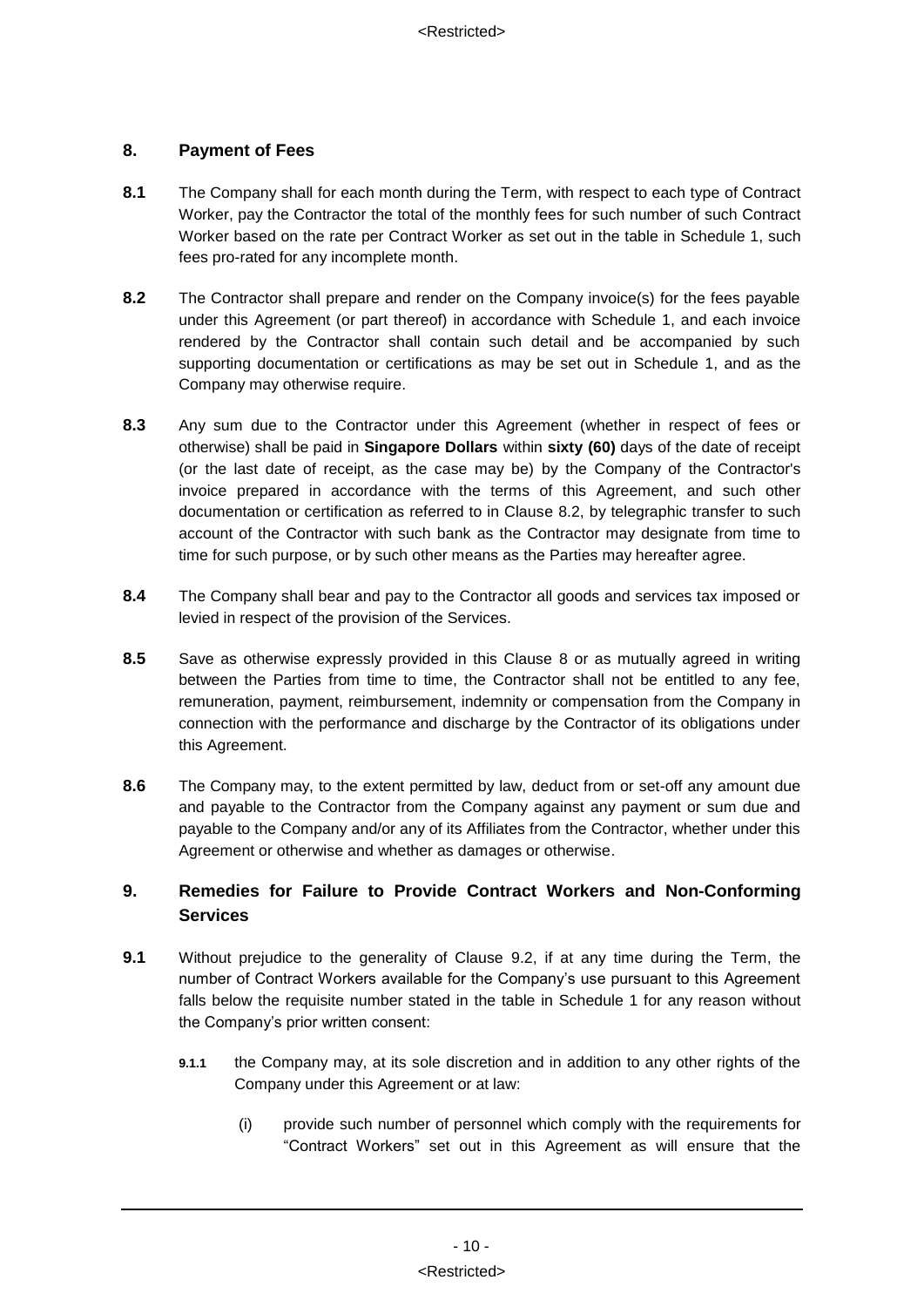number of Contract Workers meet the requisite number stated in [Schedule](#page-26-0)  [1](#page-26-0) and 3, to the satisfaction of the Company at the Contractor's own cost and expense, and the Contractor shall promptly, and in any case within **two (2)** days thereafter provide such Contract Workers; and/or

- (ii) take such action and make such arrangements as it otherwise thinks appropriate to rectify or remedy the failure, including engaging any other person to provide and complete those Services which would otherwise have been performed by the Contract Workers constituting the shortfall in the requisite number, by such means and in such manner as the Company may consider appropriate in the circumstances; and
- <span id="page-13-1"></span>**9.1.2** the Contractor shall pay the Company on demand the total of:
	- (i) the amount by which the total of the costs and expenses incurred by the Company as a consequence exceeds the total fees which would otherwise have been payable by the Company to the Contractor for those Contract Workers constituting the shortfall in the requisite number; and
	- (ii) liquidated damages for the delay by the Contractor in providing such personnel as will ensure that the number of Contract Workers meet the requisite number in the manner contemplated under this Agreement, calculated as follows:

 $LD = S[\bullet] \times A \times B$ 

where:

- LD is the liquidated damages payable by the Contractor to the Company;
- \$[●] is the rate per Contract Worker as set out in the table in Schedule 1;
- A is the number of Contract Workers which is below the requisite number stated in [Schedule 1;](#page-26-0) and
- B is the number of hours (or any part thereof) elapsed from the time the number of Contract Workers falls below the requisite number stated in [Schedule 1](#page-26-0) until such time that the Contractor restores the requisite number of Contract Workers.
- <span id="page-13-0"></span>**9.2** If any of the Services required to be performed under this Agreement is not performed in accordance with the Standards or as may otherwise be required under this Agreement ("**Non-Conforming Services**"), the Company shall not be required to pay the Contractor the fees for those Contract Workers performing the Non-Conforming Services, and:
	- **9.2.1** the Company may, at its sole discretion and in addition to any other right of the Company under this Agreement or at law: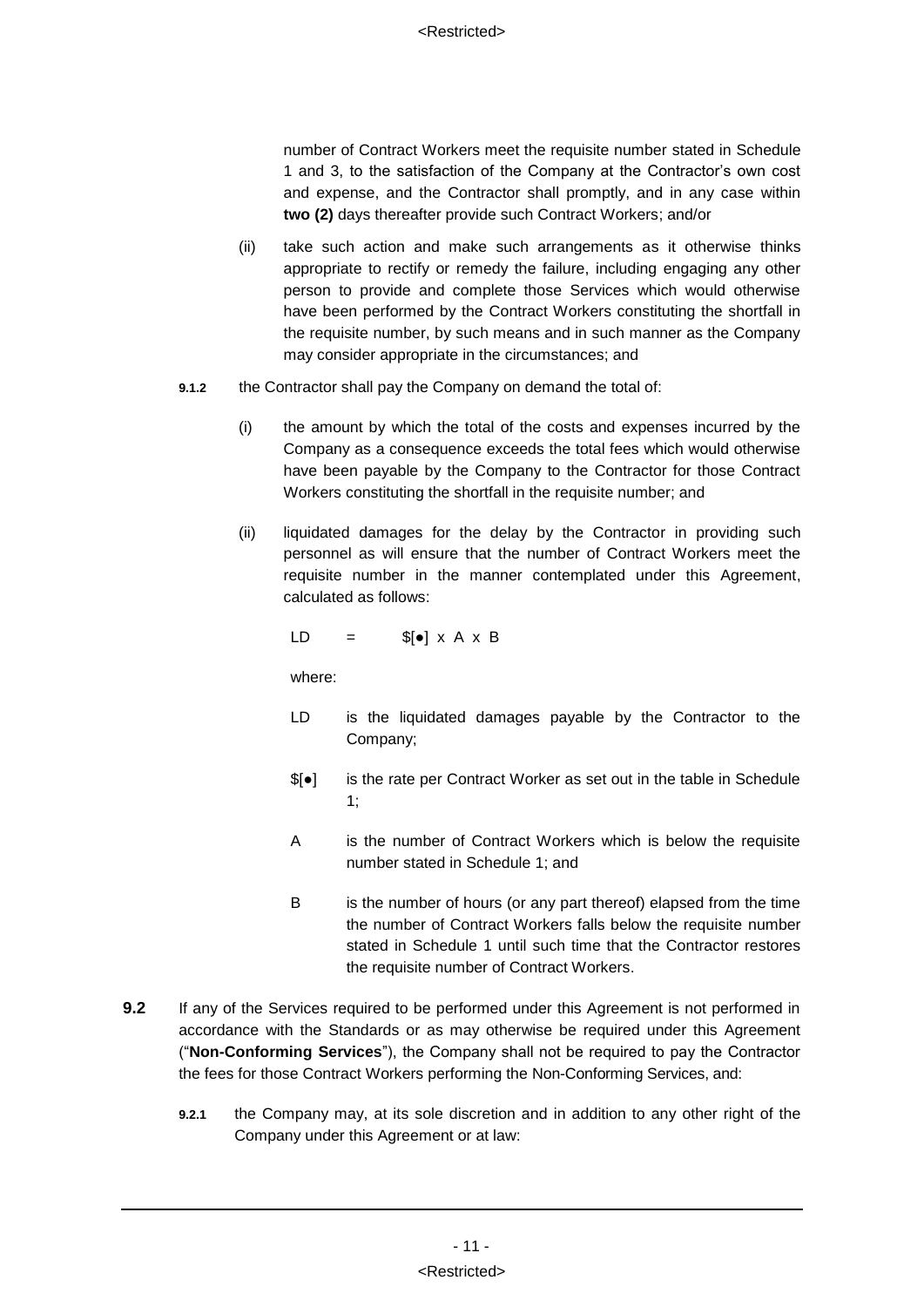- (i) by written notice to the Contractor, require the Contract Workers to reexecute, rectify or remedy the Non-Conforming Services, to the satisfaction of the Company at the Contractor's own cost and expense; and/or
- (ii) take such action and make such arrangements as it otherwise thinks appropriate to rectify or remedy the failure, including engaging any other person to provide and complete those Services which would otherwise have been performed by the Contract Workers, by such means and in such manner as the Company may consider appropriate in the circumstances; and
- **9.2.2** the Contractor shall pay the Company on demand the total of:
	- (i) the amount by which the total of the costs and expenses incurred by the Company as a consequence exceeds the total fees which would otherwise have been payable by the Company to the Contractor for those Contract Workers performing the Services which are Non-Conforming Services; and
	- (ii) liquidated damages for each Service Failure or delay for the performance of Services which are Non-Conforming Services based on the requirements specified against such Services in the table set out in [Schedule 3,](#page-30-0) in the amounts and on such terms as are specified in [Schedule 3.](#page-30-0)
- **9.3** In addition to the foregoing, the Company shall be entitled in its sole discretion to require the Contractor to refund to the Company any fees that may have been paid in advance by the Company to the Contractor pursuant to Clause 8 for any Services contemplated to be provided by the Contractor for the remaining period of the Term.
- **9.4** Any amount payable by the Contractor to the Company pursuant to Clauses [9.1,](#page-12-2) 9.2 and [9.23](#page-13-0) shall be recoverable as a debt due from the Contractor to the Company, and without limiting the generality of Clause [8.6,](#page-12-3) may at the Company's election, be deducted from and set-off against any amount due from the Company to the Contractor.
- **9.5** The duties, liabilities and obligations of the Contractor under this Agreement shall not be deemed waived, released or relieved by the Company's Supervisor's inspection of, review of, approval or acceptance of the Services, or any part thereof, or payments to the Contractor for the provision of the Contract Workers.

# **9A. Intellectual Property Rights**

- **9A.1** The Company shall at all times own all Intellectual Property Rights which belonged to it prior to the date of this Agreement ("**Pre-Existing IP**") and all Intellectual Property Rights which it develops during the course of this Agreement, including without limitation any enhancements, modifications or adaptations made to such Pre-Existing IP.
- **9A.2** All Intellectual Property Rights in respect of materials produced or developed, whether jointly with the Company or otherwise solely by the Contractor and/or any of the Contract Workers, in the performance or in relation to the Services shall vest in and be the sole and exclusive property of the Company, who shall have the absolute right to assign the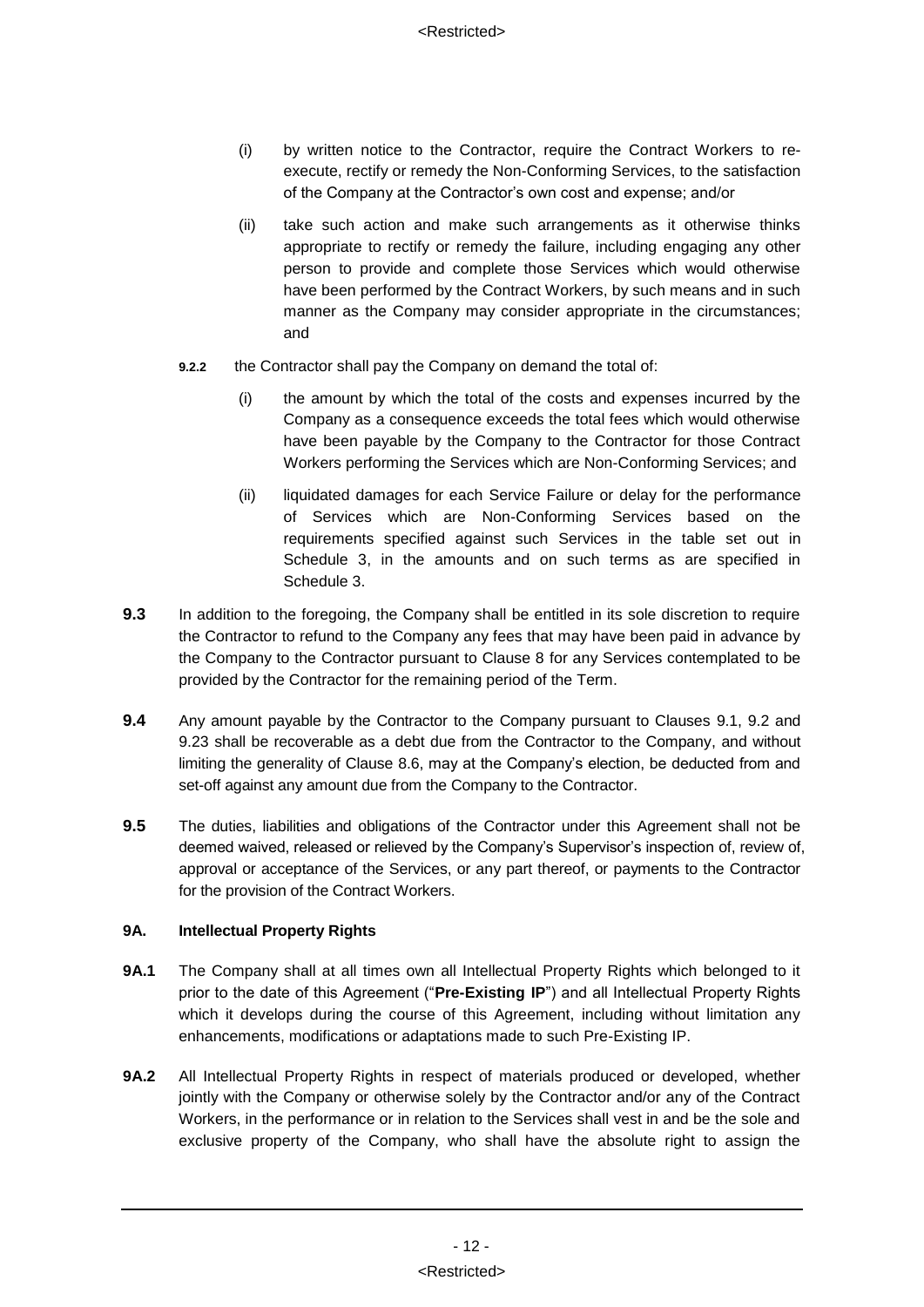Intellectual Property Rights to any third party. The Contractor shall use, and shall procure for the Contract Workers to use, such materials solely in connection with work relating to the Services to be performed by the Contractor and/or the Contract Workers under this Agreement and shall not disclose, modify, divulge, release or sell to any other persons or otherwise deal with the same without the Company's or its assignee's prior consent in writing.

- **9A.3** The Contractor represents, warrants and undertakes to the Company that any and all materials or documents supplied by the Contractor in relation to the Services do not infringe any Intellectual Property Rights of whatever nature of any third party. Notwithstanding the aforementioned, the Contractor shall fully and effectively indemnify the Company against all Intellectual Property Rights infringement claims including any costs, charges and expenses in respect thereof.
- **9A.4** For avoidance of doubt, no Party shall have the right to use the name or logo of the other Party without that Party's prior written consent subject always to any conditions that may be attached to such consent.

# **10. Force Majeure**

- <span id="page-15-0"></span>**10.1** Neither Party shall be liable to the other Party or be deemed to be in breach of this Agreement by reason of any delay in performing or observing, or any failure to perform or observe, any of its obligation under this Agreement, if the delay or failure was due to a Force Majeure Event Provided That such Party ("**Affected Party**") shall:
	- **10.1.1** immediately serve on the other Party written notice thereof specifying the particulars of the Force Majeure Event, the extent to which the Affected Party is unable to discharge or perform its obligations, the reasons for the inability of the Affected Party to perform or discharge its obligations and the estimated period during which the Affected Party is unable to perform and discharge its obligations; and
	- **10.1.2** promptly take and continue to take all action within its powers to minimise the duration and effect of the Force Majeure Event on the Affected Party.

# <span id="page-15-1"></span>**11. Liability and Indemnity**

- **11.1** The Company shall have no responsibility (whether to the Contractor or otherwise) in respect of any indirect, consequential, special or punitive losses, any loss of anticipated revenue, profit, use, anticipated savings, goodwill, reputation or business contracts, or any other form of pure economic loss suffered by the Contractor as a result of, or in connection with, any claims brought against the Contractor by any third party, howsoever arising (whether in contract, tort or otherwise) and even if the Company had been advised of the possibility or likelihood of the same.
- **11.2** The aggregate liability of the Company arising out of or in connection with this Agreement shall not in any event exceed 10% of the total fees paid by the Company to the Contractor for the Services in any year.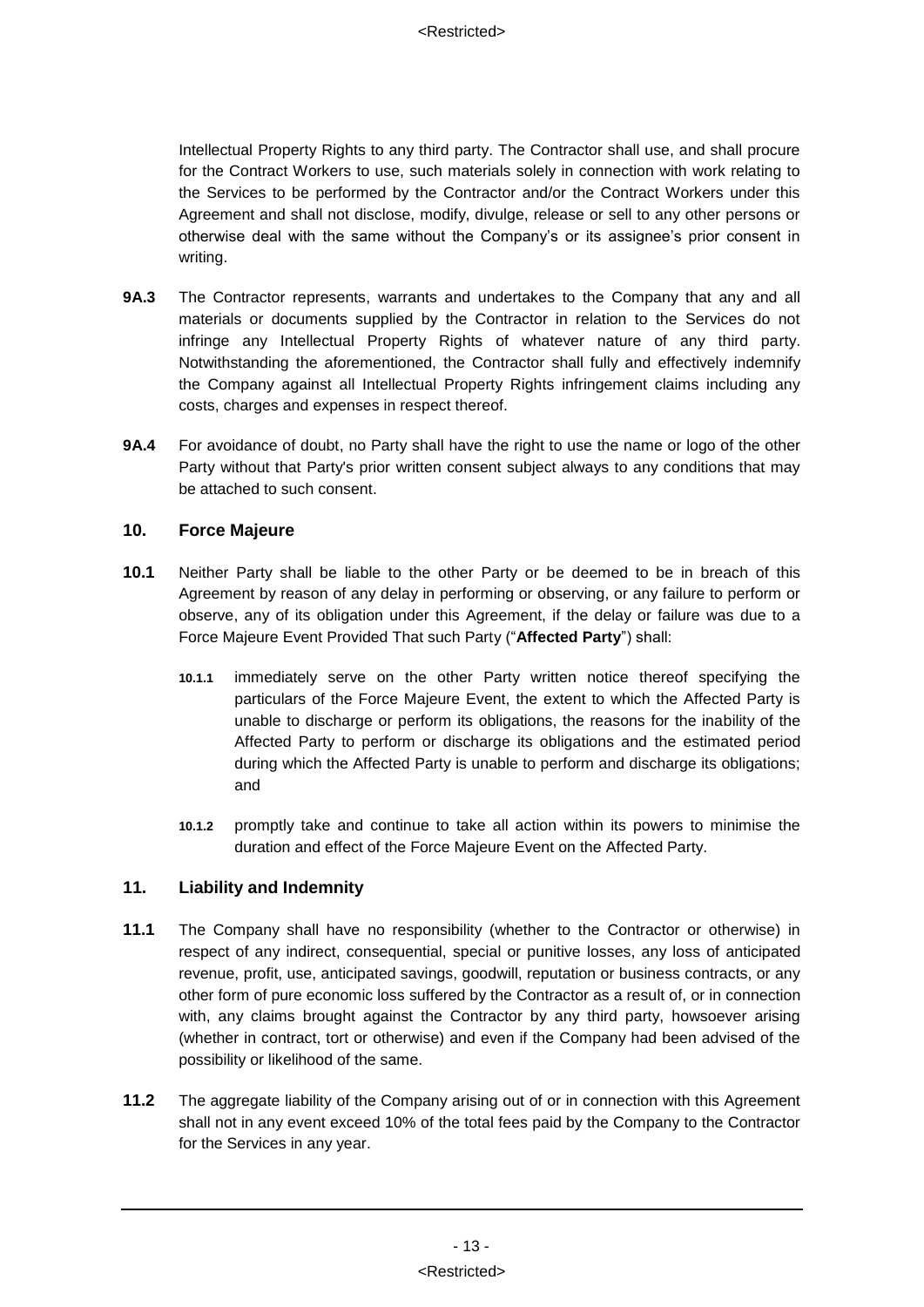- <span id="page-16-2"></span>**11.3** The Contractor shall indemnify the Company and its Affiliates against all claims, liabilities, expenses, costs, loss or damage of whatever nature (including legal costs on a full indemnity basis incurred by the Company) brought against, suffered or incurred by the Company arising out of or in connection with this Agreement or the Contractor's performance or purported performance of or failure to perform the Services (other than any delay in respect of which liquidated damages are paid to the Company in accordance with Clause [9.1\)](#page-12-2), including without prejudice to the generality of the foregoing:
	- **11.3.1** any breach of any term of this Agreement by the Contractor;
	- **11.3.2** any death of and/or injury to any person and/or loss of or damage to any property which may arise out or in consequence of the provision of the Services and/or the presence of the Contractor or the Contract Workers (or any of them) on the Premises;
	- **11.3.3** any statement, act, omission, fraud, misconduct, negligence or default whatsoever of the Contractor or the Contractor Workers (which the Contractor agrees it shall be fully and solely liable and responsible for); and
	- **11.3.4** any enforcement or attempted enforcement by the Company of its rights or remedies against the Contractor.

#### <span id="page-16-1"></span>**12. Insurance**

- <span id="page-16-0"></span>**12.1** Without prejudice to the Contractor's obligations under Clause [11,](#page-15-1) the Contractor shall effect and maintain at its sole cost, at all times during the Term, such insurances as the Company may reasonably require and/or as may otherwise be necessary in accordance with industry and/or best practice standards / the insurances set out in [Schedule 5](#page-36-0) with one or more insurers satisfactory to the Company.
- **12.2** The Contractor shall provide the Company with a certificate issued by the Contractor's insurer evidencing all the insurance coverage in Clause [12.1](#page-16-0) prior to the Commencement Date. The certificate shall state, *inter alia*, the following:
	- **12.2.1** the Company shall be given not less than 30 days' prior written notice of any change restricting or reducing insurance coverage or the cancellation of any insurance coverage; and
	- **12.2.2** the insurer unconditionally waives all subrogation rights it may have against the Company and its Affiliates.
- **12.3** The Contractor shall, whenever required, produce for the Company's inspection the policy or policies of insurance and the receipts for payment of the current premiums.
- **12.4** If the Contractor fails upon request to produce to the Company satisfactory evidence that there is in force any of the insurances required under this Clause [12](#page-16-1) at any time, then and in any such case the Company: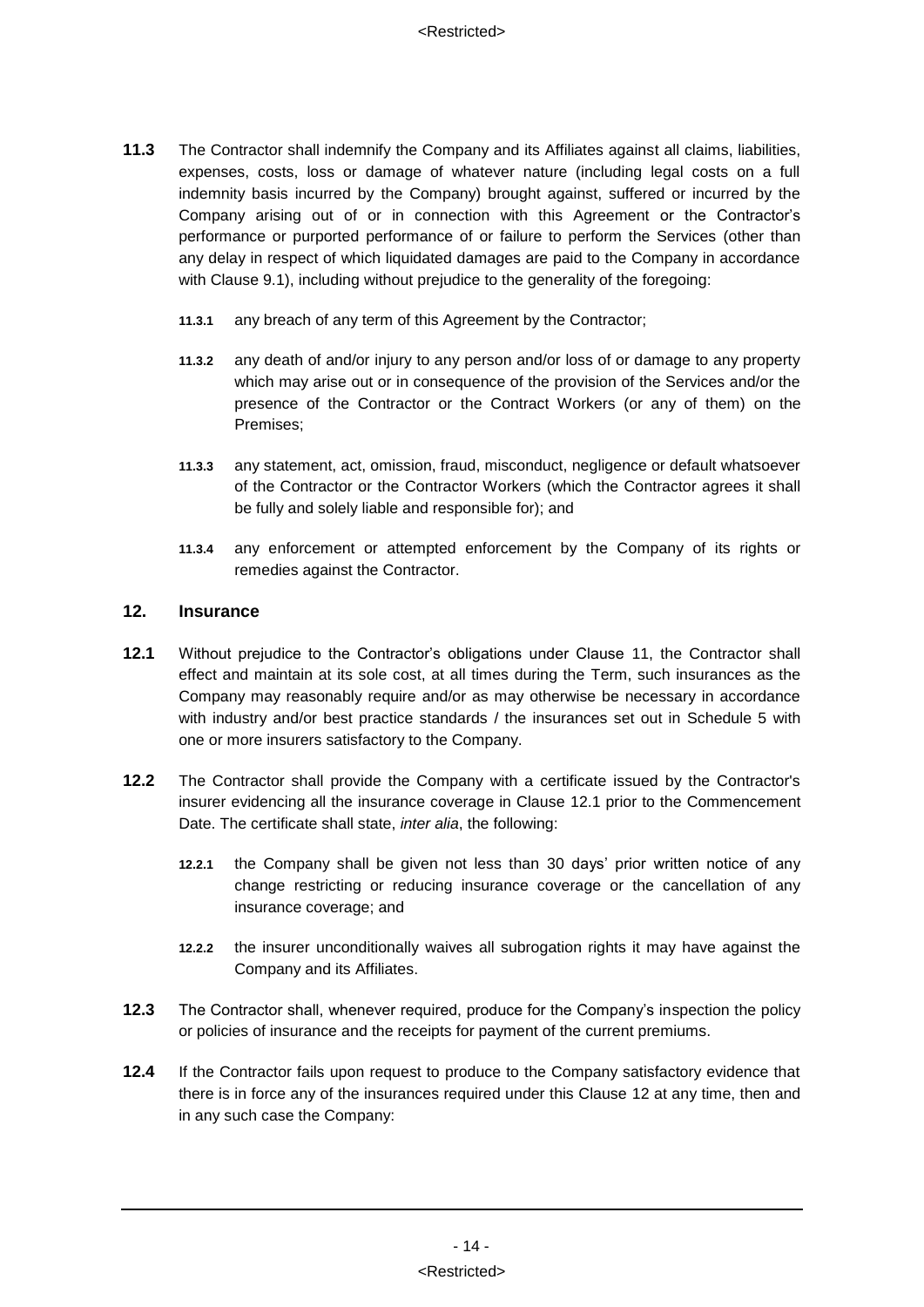- **12.4.1** may effect and keep in force any such insurance and pay such premium or premiums as may be necessary for that purpose and from time to time deduct the amount so paid from any moneys due or which may become due to the Contractor or recover the same as a debt due from the Contractor; and
- **12.4.2** will be entitled at its absolute discretion to withhold all payments which would otherwise be due to the Contractor under this Agreement until such evidence has been produced to the Company.

# <span id="page-17-0"></span>**13. Term and Termination**

- **13.1** The Term shall commence on the Commencement Date and continue in force for the duration of the Term, unless earlier terminated in accordance with the provisions of this Clause 13 or Clause 10.2.
- **13.2** Upon the expiry of the Term, the Company shall have the option to extend the Term for a further period of 2 years, on the same terms and conditions as this Agreement, save for pricing and services specifications which shall be mutually agreed between the Parties. Such option may be exercised by the Company no earlier than three (3) months and no later than one (1) month prior to the expiration of the Term.
- **13.3** The Company shall have the right to terminate this Agreement at any time during the Term by giving to the Contractor one (1) month prior notice in writing.
- **13.4** Notwithstanding anything to the contrary contained herein, each Party ("**Non-Defaulting Party**") may at its sole discretion terminate this Agreement immediately with respect to any or all of the Services by giving written notice to the other Party ("**Defaulting Party**") if:
	- **13.4.1** the Defaulting Party commits any breach of any term of this Agreement which, if capable of remedy, is not remedied within thirty (30) days from the date of service of the Non-Defaulting Party's notice on the Defaulting Party specifying the breach and requiring such breach to be remedied;
	- **13.4.2** where the Defaulting Party is the Contractor, the total amount of liquidated damages payable by the Contractor under Clause [9.1.2\(i\)](#page-13-1) amount to or are in excess of the full amount of the Security Deposit;
	- **13.4.3** any mortgagee, chargee or encumbrancer takes possession or a receiver is appointed over any part or all of the undertaking or property or assets of the Defaulting Party;
	- **13.4.4** the Defaulting Party makes any voluntary arrangement with its creditors or becomes subject to an administration order;
	- **13.4.5** an order of court is made to wind up the Defaulting Party or to place it under judicial management or a resolution is passed by the members of the Defaulting Party for its winding up or liquidation;
	- **13.4.6** any distress or execution is levied or enforced in relation to any of the assets of the Defaulting Party;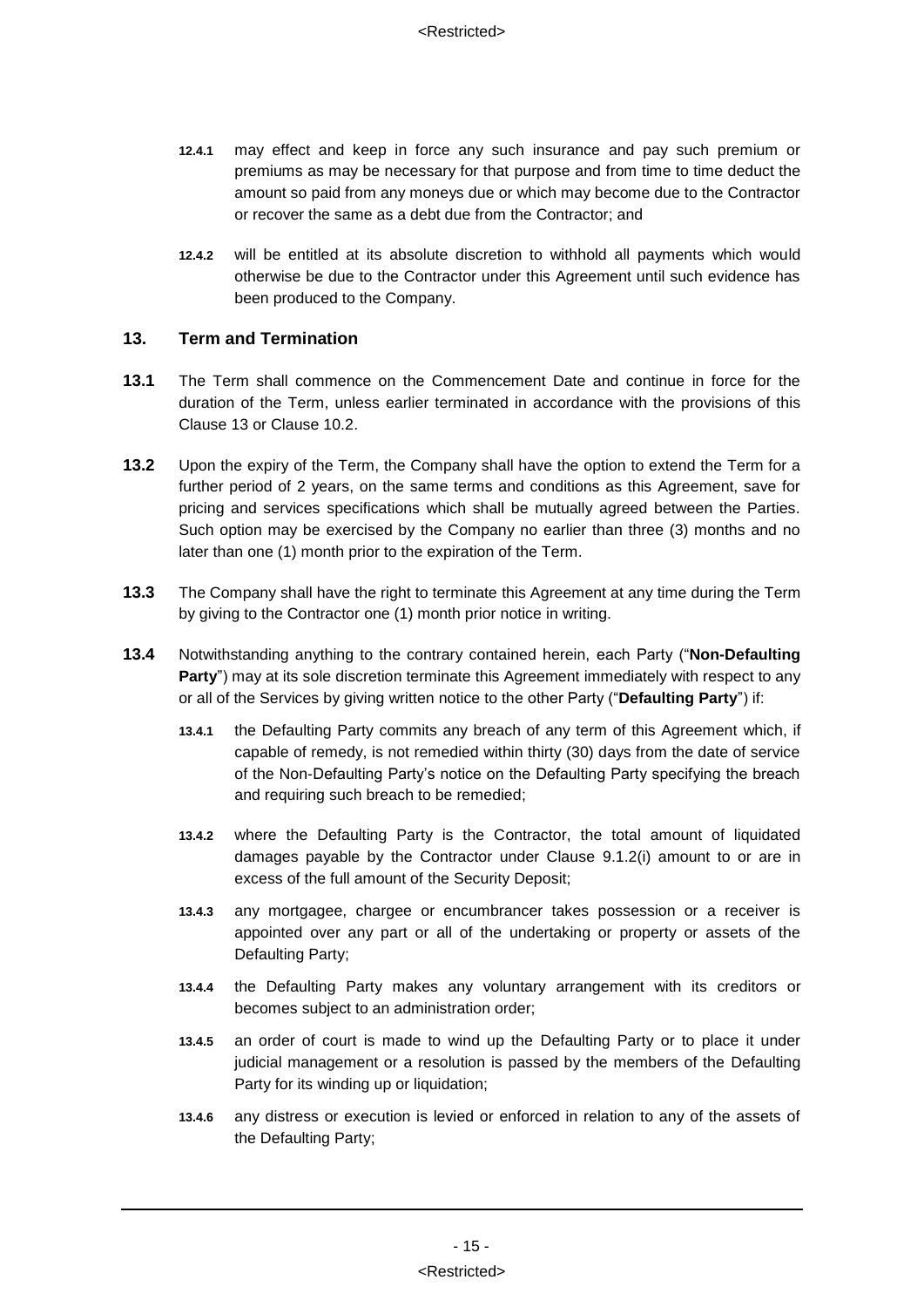- **13.4.7** the Defaulting Party ceases, or threatens to cease, to carry on business or becomes insolvent or admits in writing its inability to pay its debts when due;
- **13.4.8** the Defaulting Party offers, gives or agrees to give, or has offered, given or agreed to give, to any person any gift or consideration of any kind as an inducement or reward for doing or forbearing to do or for having done or forborne to do, any action in relation to the obtaining or execution of this Agreement;
- **13.4.9** the Defaulting Party shows or forbears to show favour to any person in relation to any agreement with the Company, or if similar acts shall have been done by any person employed by the Defaulting Party or acting on its behalf (whether with or without the knowledge of the Defaulting Party); or
- **13.4.10** in relation to any agreement with the Non-Defaulting Party, the Defaulting Party or any person employed by it or acting on its behalf commits any offence under the Penal Code (Chapter 224) or the Prevention of Corruption Act (Chapter 241), or abets or attempts to commit such an offence, or gives any fee or reward the receipt of which is an offence under the Penal Code or the Prevention of Corruption Act.
- **13.5** Nothing in this Agreement shall prejudice the rights and obligations which have accrued prior to the expiry or earlier termination of this Agreement or preclude either Party from claiming against the other Party in respect of any loss or damage arising from or incurred as a result of any breach of any of the provisions of this Agreement occurring prior to the expiry or earlier termination of this Agreement. Further, the termination of this Agreement shall not affect the continuing rights and obligations of the Company under any other provision of this Agreement which is expressed to survive termination or which is required to give effect to such termination or the consequences of such termination.
- **13.6** On the expiry or earlier termination of this Agreement, the Contractor shall, unless otherwise expressly directed in writing by the Company's Supervisor, remove its property that has not been retained by the Company as well as its personnel on the Premises.
- **13.7** The right of termination conferred by this Clause [13](#page-17-0) is in addition to and not in derogation of any other rights of termination of this Agreement conferred under any other provision of this Agreement.

# **14. Assignment**

- **14.1** Neither Party may assign, delegate or transfer its rights or benefits and/or obligations under the terms of this Agreement to any third party without the prior written consent of the other Party, provided that the Company may assign its rights and benefits under the terms of this Agreement to any of its Affiliates and in the event of such assignment, the duties and obligations of the Company under this Agreement may be performed by its assignee in lieu of the Company.
- **14.2** Further, notwithstanding any consent given by the Company for any assignment, delegation or transfer of the Contractor's rights or benefits and/or obligations under the terms of this Agreement, the Contractor shall remain solely responsible to the Company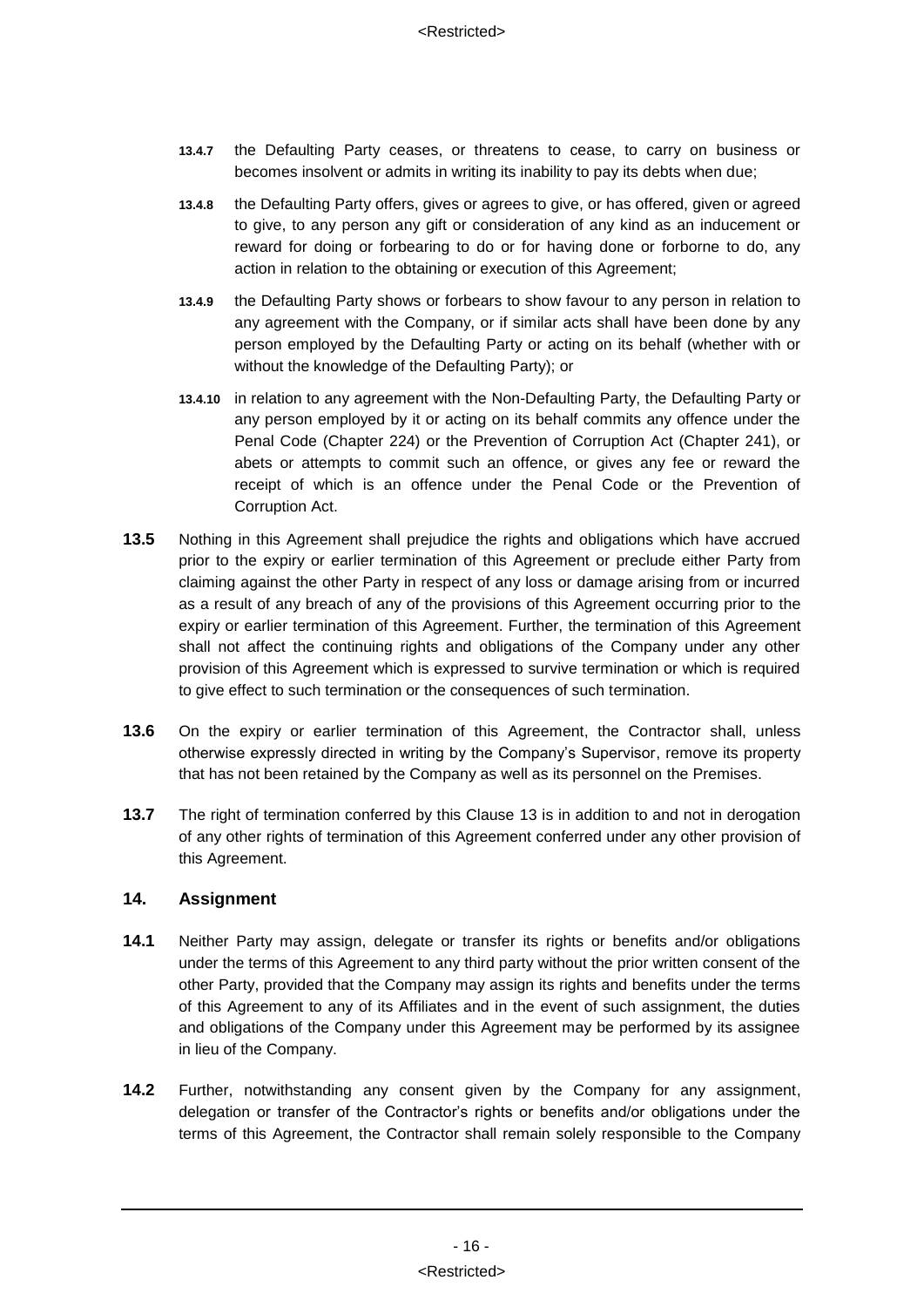for observing and complying with and the due performance of all the duties, obligations, undertakings, warranties and covenants of the Contractor set out in this Agreement.

# <span id="page-19-1"></span>**15. Confidentiality**

- <span id="page-19-0"></span>**15.1** The Contractor acknowledges that all information relating to the Company and/or its operations are confidential and belong to the Company. The Contractor shall maintain and cause to be maintained the confidentiality of all such information, and shall not without the prior written consent of the Company (which shall not be unreasonably withheld), copy or use or disclose any such information whether during or after the expiry or earlier termination of this Agreement to any person save and to the extent that such use or disclosure is necessary:
	- **15.1.1** for the discharge of the Contractor's obligations under this Agreement; or
	- **15.1.2** for financial reporting purposes of the Contractor; or
	- **15.1.3** to comply with statutory or regulatory requirements in Singapore (including the requirements of any stock exchange); or
	- **15.1.4** in the prosecution or defence of any legal action in any court of law or pursuant to any order of court.

Notwithstanding the above, the Contractor shall not disclose any of the confidential information referred to above in this Clause [15.1](#page-19-0) to any of the Contract Workers unless and until the Contractor has placed such Contract Worker(s) under undertakings of confidentiality and containing similar conditions provided in Clause [15.1,](#page-19-0) and the Contractor in any event undertakes full responsibility for the maintenance and preservation of the confidentiality of any confidential information disclosed by the Contractor to the Contract Worker(s) and the due compliance by such Contract Worker(s) of the conditions of such undertakings to the same extent as if they were undertaken by the Contractor.

- **15.2** Clause [15.1](#page-19-0) shall not apply to any confidential information which at the time it is disclosed, made available or otherwise provided by the Party to whom such information relates, is in the public domain and shall cease to apply to any information which subsequently becomes publicly available otherwise than as a consequence of any breach by the Contractor of Clause [15.1.](#page-19-0)
- **15.3** Notwithstanding the expiry or earlier termination of this Agreement for whatever reason, the obligations and restrictions in this Clause [15](#page-19-1) shall survive the expiry or earlier termination of this Agreement.

#### **16. Notices**

**16.1** Any notice, demand or other communication to either Party by the other shall be given in writing and delivered to the addresses or facsimile numbers set out hereunder. Such notice, demand or communication shall be deemed to have been duly served (if delivered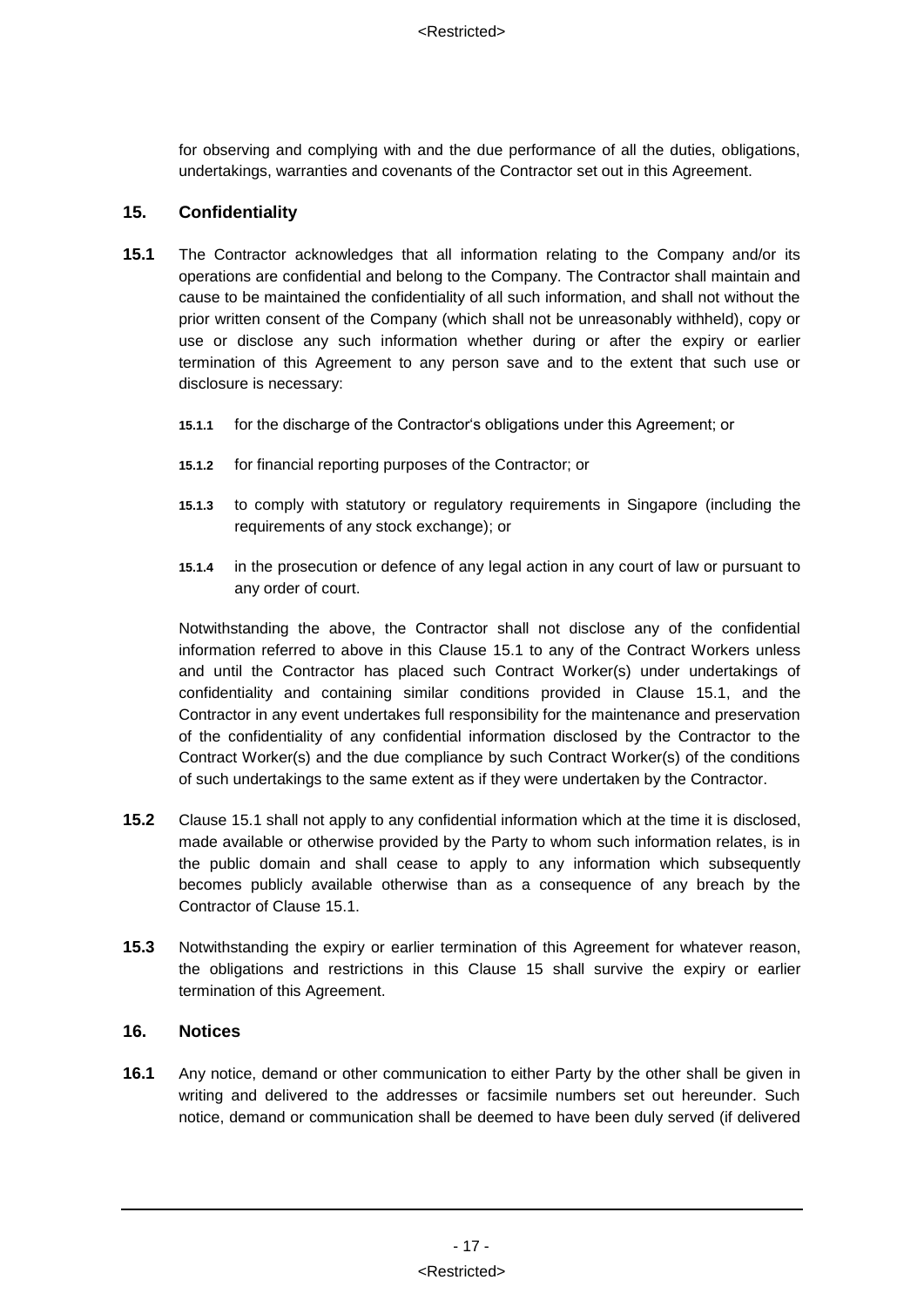personally or given or made by facsimile) immediately or (if given or made by letter to an address within Singapore) **[]** days after posting.

To the Company:

# **SATS Airport Services Pte Ltd**

Facsimile No.: **[]**

Email:

Attention: **[]**

To the Contractor:

**[]**

Facsimile No.: **[]**

Email:

Attention: **[]**

#### <span id="page-20-0"></span>**17. Arbitration**

- **17.1** Any dispute, controversy or disagreement arising out of or relating to this Agreement, including any question regarding its existence, validity or termination ("**Dispute**") shall be referred for determination or resolution in an arbitration conducted by the Singapore International Arbitration Centre ("**SIAC**") and in accordance with the SIAC Rules ("**Rules**") except to the extent that the Rules conflict with the provisions of this Clause [17,](#page-20-0) in which event the provisions of this Clause [17](#page-20-0) shall prevail and apply.
- **17.2** The number of arbitrators shall be one (1), the place of the arbitration shall be Singapore, and the language of the arbitration shall be English.
- **17.3** Any decision or award of the arbitral tribunal shall be final and binding upon the Parties to the arbitration proceeding. The Parties hereto agree that the arbitral award may be enforced against the Parties to the arbitration proceeding or their assets wherever they may be found and that a court ruling upon enforcement of the arbitral award may be entered in any court having jurisdiction thereof. The Parties also hereby irrevocably waive and exclude any right to appeal to any court in any jurisdiction against any such decision or award, or to seek any review or revision of any such decision or award by any court in any jurisdiction. The foregoing shall be without prejudice to the rights of either Party to refer any Dispute to the courts for resolution where necessary to preserve the subject matter of the action by way of injunctive or declaratory proceedings.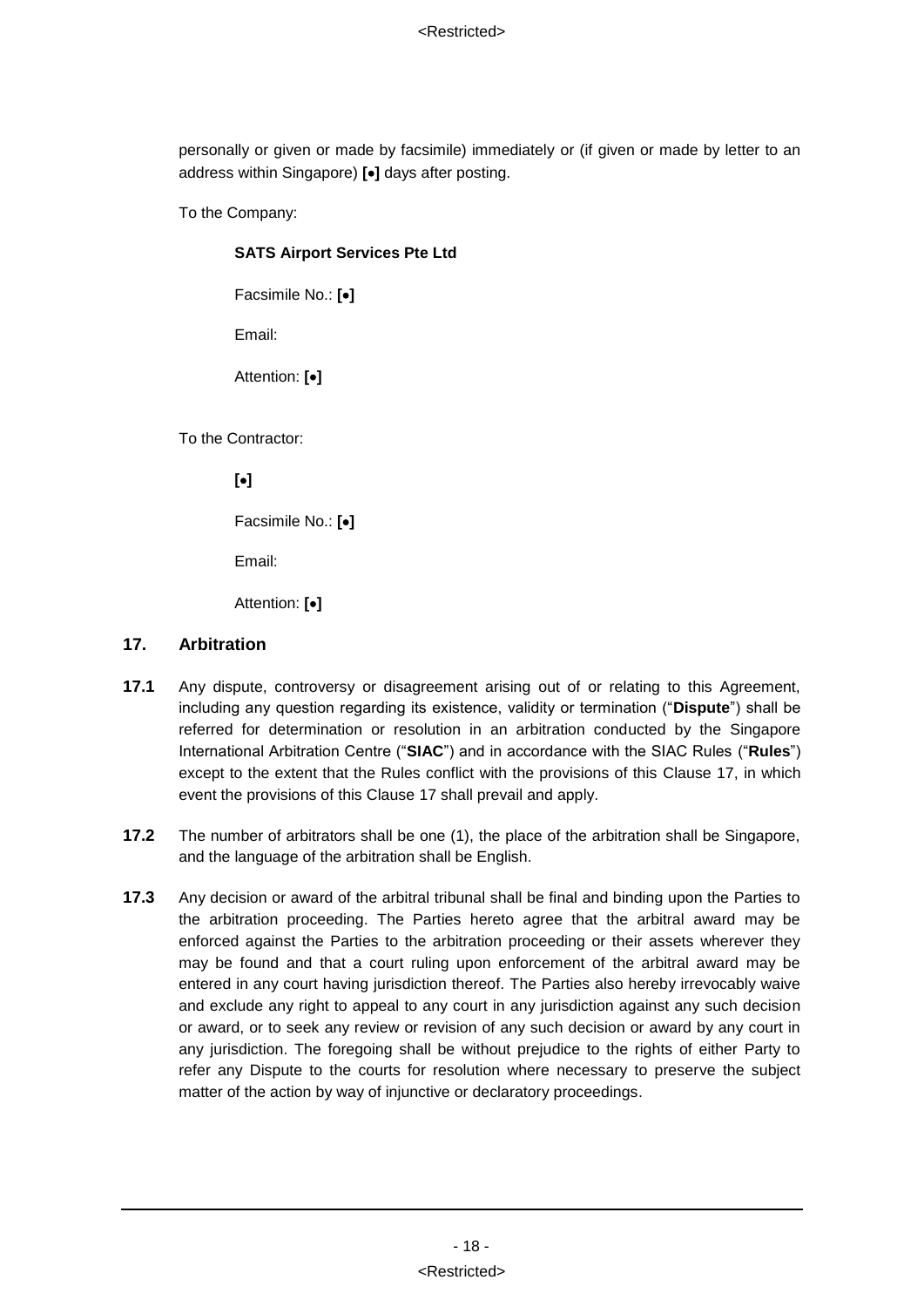# **18. Entire Agreement**

**18.1** This Agreement supersedes and cancels all previous agreements, warranties and undertakings whether oral or written, express or implied, given or made by or between the Parties, and constitutes the entire agreement between the Parties in respect of the matters set out herein, and save as expressly provided for in this Agreement, no other terms and conditions shall be included or implied.

## **19. Variation and Amendment**

- **19.1** The Company may in its sole discretion, upon seven (7) days' prior written notice thereof, amend:
	- (i) any part or whole of the Services (including by re-deployment of the Contract Workers to other areas in the Premises or to other companies in the SATS Group in respect of similar services); and/or
	- (ii) the number of any type of Contract Workers required,

and the amount of monthly fees payable shall be amended by the Company accordingly.

**19.2** Save as provided in Clause 19.1, no variation, amendment or rescission of this Agreement shall bind either Party unless made in writing and signed by both Parties. Unless expressly agreed, no variation or amendment shall constitute a general waiver of any provision of this Agreement, nor shall it affect any right, obligation or liability under or pursuant to this Agreement which have already accrued up to the date of such variation or amendment, and the rights and obligations of the Parties under or pursuant to this Agreement shall remain in full force and effect, except and only to the extent that they are so varied or amended.

# **20. Invalidity**

**20.1** If at any time any provision of this Agreement is or becomes invalid, illegal or unenforceable in any respect, the validity, legality or enforceability of the remaining provisions of this Agreement shall not in any way be affected or impaired thereby. The Parties agree to amend or replace any invalid, illegal or unenforceable provision of this Agreement by valid, legal and enforceable provisions which achieve, to the greatest extent possible and in the interests of the Parties hereto, the economic and all other purposes of the invalid, illegal or unenforceable provision.

# **21. Counterparts**

**21.1** This Agreement may be executed in any number of counterparts, each of which shall be an original, but all of which together shall constitute one and the same instrument.

#### **22. Waiver**

The failure of either Party to insist upon a strict performance of any term or provision of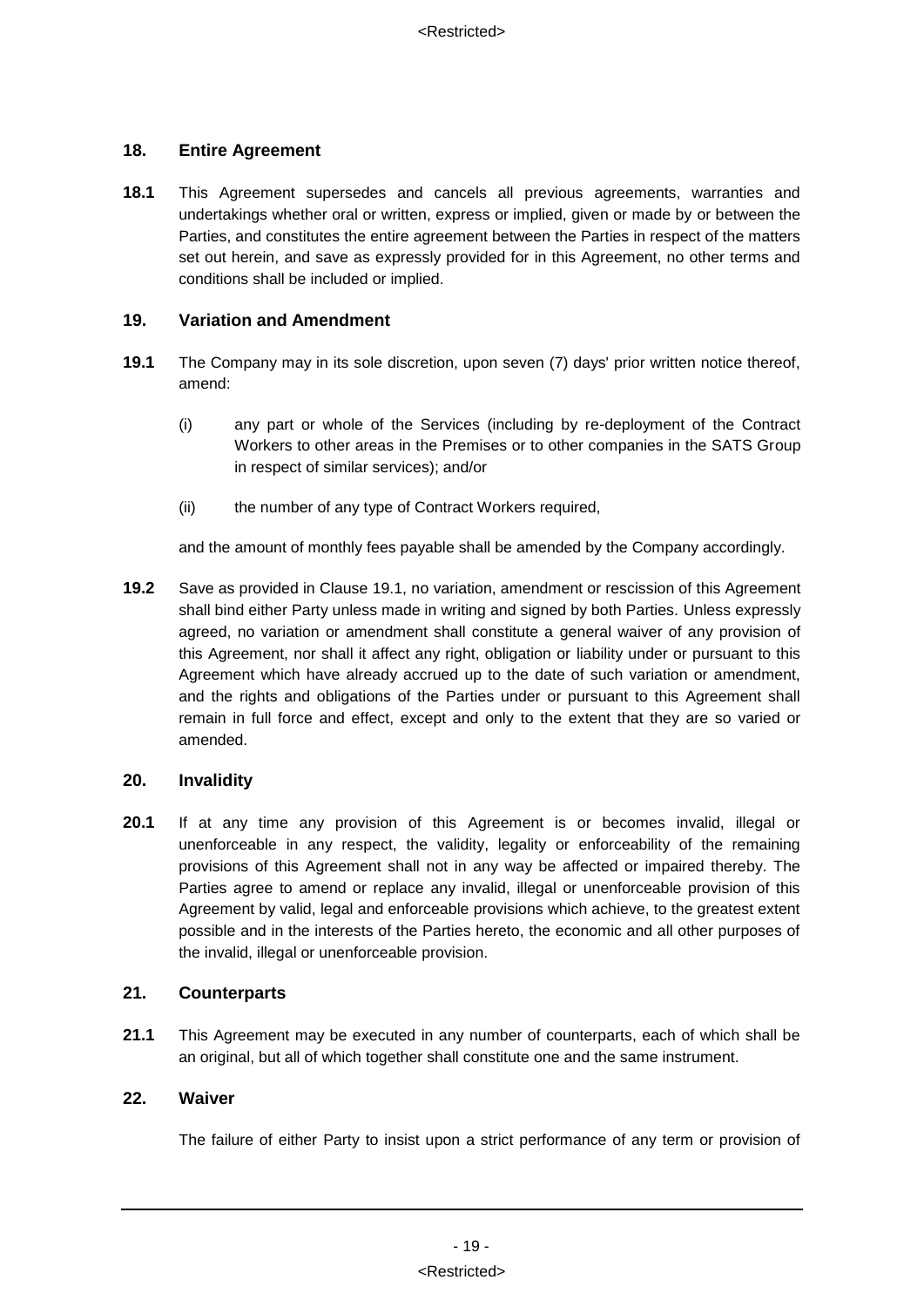this Agreement or to exercise any option, right or remedy herein contained, shall not be construed as a waiver or as a relinquishment in the future of such term, provision, option, right or remedy, but the same shall continue and remain in full force and effect throughout the term of this Agreement. No waiver by either Party of any term or provision thereof shall be deemed to have been made unless expressed in writing and signed by an authorised representative of such Party.

# **23. Anti-Bribery and Anti-Corruption**

- **23.1** The Contractor undertakes, represents and warrants that:
	- **23.1.1** the Contractor, the Contractor's Personnel and any other person responsible for providing and performing the Services is in compliance with all anti-corruption and anti-bribery laws, and will remain in compliance with all such laws during the term of this Agreement; and
	- **23.1.2** without prejudice to the generality of Clause 23.1.1, each of the Contractor, Contractor's Personnel and any other person responsible for providing and performing the Services has not made, authorized or offered to make payments, gifts or other transfers of value, directly or indirectly, to any government official or private person in order to (i) improperly influence any act, decision or failure to act by that official or person; (ii) improperly induce that official or person to use his influence with a government or business entity to affect any act or decision by such government or entity; or (iii) secure any improper advantage.
- **23.2** The Contractor agrees that should it learn or have reason to know of any payment, gift or other transfer of value, directly or indirectly, to any government official or private person that would violate any anti-corruption or anti-bribery law, it shall immediately disclose such activity to the Company and the Company shall have the right to immediately terminate this Agreement by giving written notice to the Contractor.
- **23.3** The Company shall have the right to terminate this Agreement if the Contractor breaches this Clause 23.

# **24. Non-Exclusivity & Non-Solicitation**

- **24.1** The Contractor acknowledges and agrees that it may not be the exclusive provider of personnel to the Company to perform the Services, and the Company may engage any other person to provide personnel to perform the Services, or procure the Services or services similar to the Services from or otherwise conduct business with other parties who may be in competition, whether directly or indirectly, with the Contractor.
- **24.2** For the duration of this Agreement and for an additional term of 2 years following the expiry or earlier termination of this Agreement, the Contractor agrees not to induce or attempt to induce any person who is an employee of the Company and who is or was involved in the performance of this Agreement to terminate his or her employment with the Company.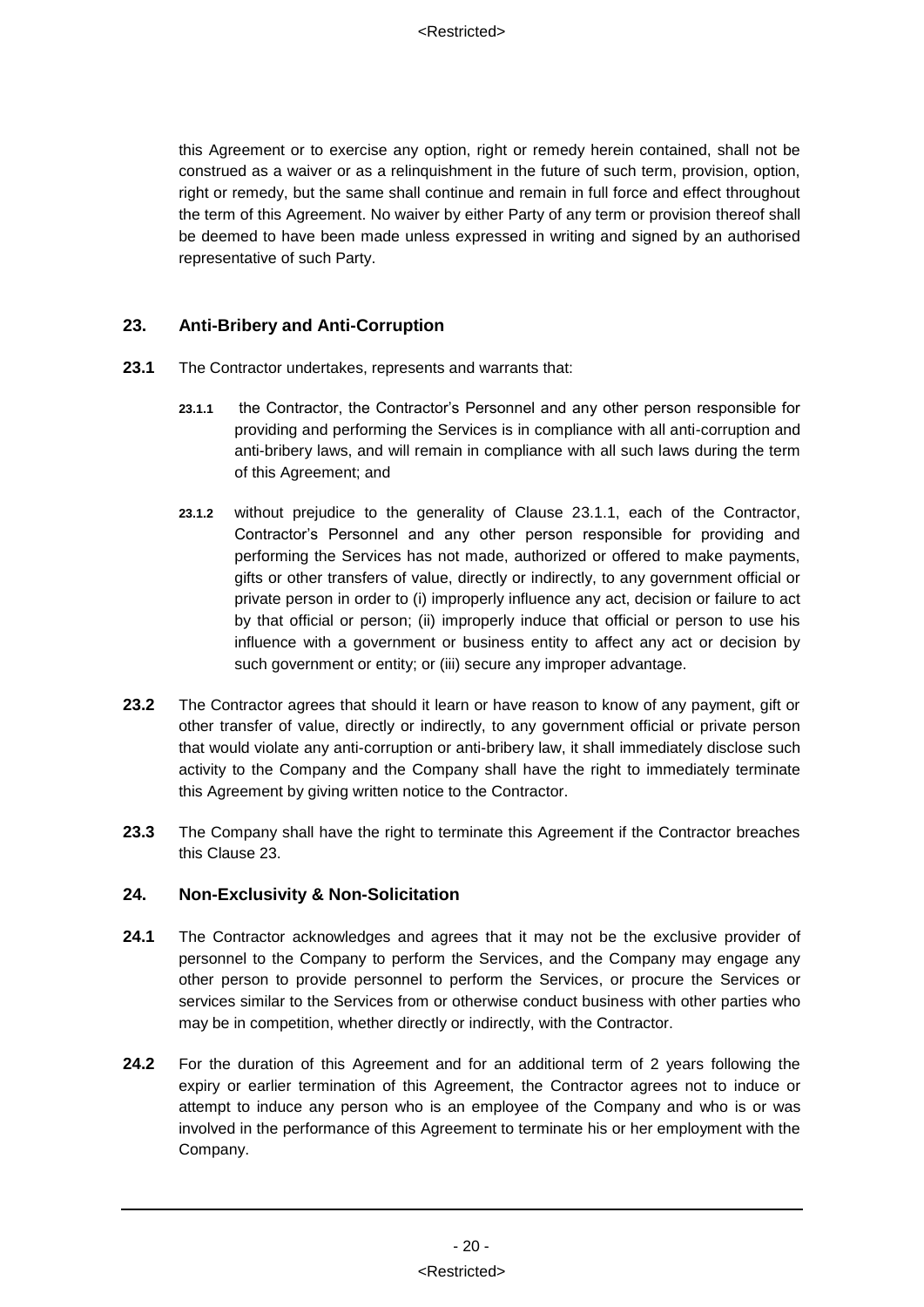**24.3** The Contractor also agrees that for the duration of this Agreement, it shall not solicit, recruit or hire any individual who is, or was during the then most recent 6 month period, an employee or worker of another service provider which is involved in the provision of services to the Company.

# **25. Change of Control**

**25.1** In the event there is any proposed change in the ownership or shareholding of the Contractor, the Contractor shall seek the Company's written consent prior to such change.

#### **26. Personal Data**

- **26.1** In this Clause, "**Personal Data**" means all data which is defined to be "personal data" under the Personal Data Protection Act 2012 (No. 26 of 2012 of Singapore) ("**PDPA**") and/or other applicable data protection laws (together with the PDPA, "**Applicable Data Protection Laws**") which are collected, processed, disclosed and/or used by any Party for any purpose arising out of or in connection with this Agreement, and includes all information which identifies or which relates to an individual, whether true or not, in any form, disclosed, furnished or made available directly or indirectly to the Contractor by or on behalf of the Company or otherwise received or obtained by the Contractor pursuant to or by virtue of this Agreement.
- **26.2** The Contractor represents, warrants, undertakes and agrees as follows:
	- **26.2.1** The Contractor shall, in its collection, processing, disclosure or other use of Personal Data for the Company, adhere to the requirements of the PDPA, other Applicable Data Protection Laws and this Clause; and
	- **26.2.2** The Contractor shall be liable for its use and processing of the Personal Data and undertakes to fully indemnify the Company in respect of any penalties (including any penalties or other amounts levied, imposed or charged by any regulator or regulatory authority), liabilities, claims, demands, costs, legal fees (solicitor-client basis), losses and damages as a result of any breach of the Contractor's obligations under this Clause or the Contractor's fault or negligence in performing these obligations, or any act or omission of the Contractor or any of its officers, employees, advisors, agents and representatives which results in the Company breaching the PDPA and/or other Applicable Data Protection Laws.
	- **26.2.3** Without prejudice to the generality of the foregoing, the Contractor shall:
		- (i) disclose and use the Personal Data only for the purpose of performing its obligations under this Agreement or otherwise in any documented instructions which the Contractor may receive from the Company from time to time;
		- (ii) allow access to the Personal Data to the Contractor's personnel strictly on a 'need to know' basis and ensure that its personnel who are authorized to collect, process, disclose and/or use Personal Data are under appropriate and legally enforceable confidentiality obligations;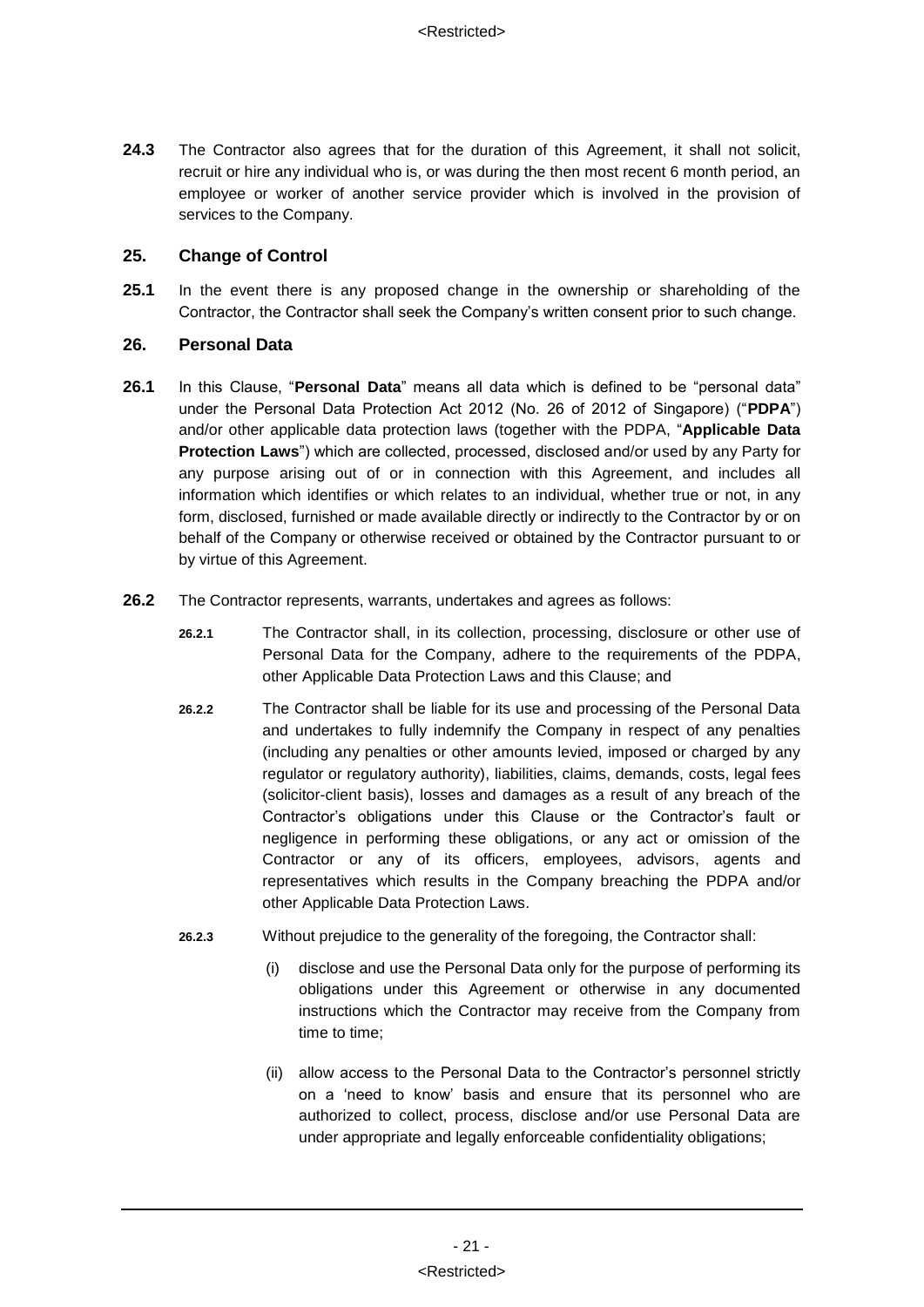- (iii) comply with all of the Company's security policies, standards, requirements and specifications, as notified to the Contractor by the Company in writing from time to time, with respect to safeguarding or dealing with Personal Data;
- (iv) institute and maintain appropriate technical and organizational safeguards and measures against the unauthorised access, use, or disclosure of Personal Data that are no less rigorous than the most rigorous practices of the Company and the Contractor, for similar types of information;
- (v) without undue delay, notify the Company about any breach of security leading to the accidental or unlawful destruction, less, alteration, unauthorised disclosure of, or access to, Personal Data or any accidental or unauthorised access or any other event materially affecting the integrity, availability or confidentiality of the Personal Data;
- (vi) provide the individuals to whom the Personal Data relates ("**Subject Individual**") with access to their Personal Data and the ability to correct such Personal Data upon request along with their other rights under Applicable Data Protection Laws and promptly notify the Company upon receipt of any request from Subject Individuals seeking to exercise such rights;
- (vii) ensure that Personal Data is stored or recorded accurately;
- (viii) not retain the Personal Data longer than is necessary for the performance of its obligations under this Agreement;
- (ix) not transfer any Personal Data outside Singapore without the prior written consent of the Company, and if consent is given, to transfer Personal Data outside Singapore only in accordance with the requirements in the PDPA.

# **27. Relationship between the Parties**

**27.1** The Contractor shall for the purposes of this Agreement be deemed to be an independent contractor, and nothing contained in this Agreement is intended nor shall it be regarded as constituting a partnership, agency, joint venture or fiduciary relationship between the Parties.

# **28. Reasonableness**

**28.1** Each Party to this Agreement confirms it has received independent legal advice relating to all the matters provided for in this Agreement, including the provisions of this Clause, and agrees, having considered the terms of this Clause and the Agreement as a whole, that the provisions of this Clause are fair and reasonable.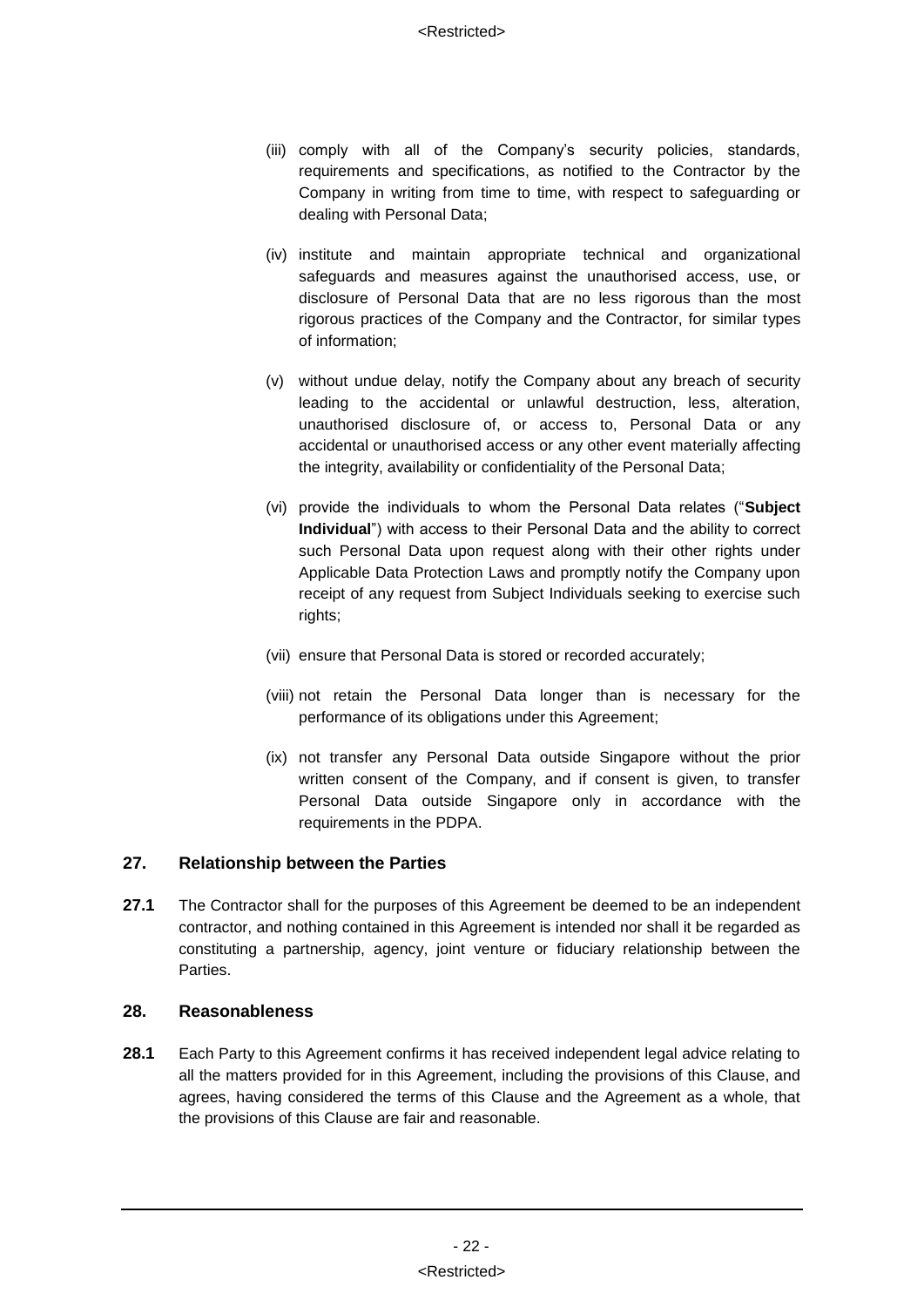# **29. Contracts (Rights Of Third Parties) Act**

**29.1** A person who is not a party to this Agreement has no right under the Contracts (Rights of Third Parties) Act (Chapter 53B) to enforce any term of this Agreement, save that any of the Company's Affiliates may enforce and rely on the provisions of Clauses [8.6](#page-12-3) and [11.3](#page-16-2) to the same extent as if it were a party to this Agreement, provided nevertheless that this Agreement may be terminated and any term of this Agreement may be amended or waived without the consent of any of such Affiliates.

# **30. Governing Law and Jurisdiction**

- **30.1** This Agreement shall be governed by and construed in accordance with the laws of Singapore.
- **30.2** Subject to the dispute resolution provisions in Clause [17,](#page-20-0) the Parties submit to the nonexclusive jurisdiction of the courts of Singapore.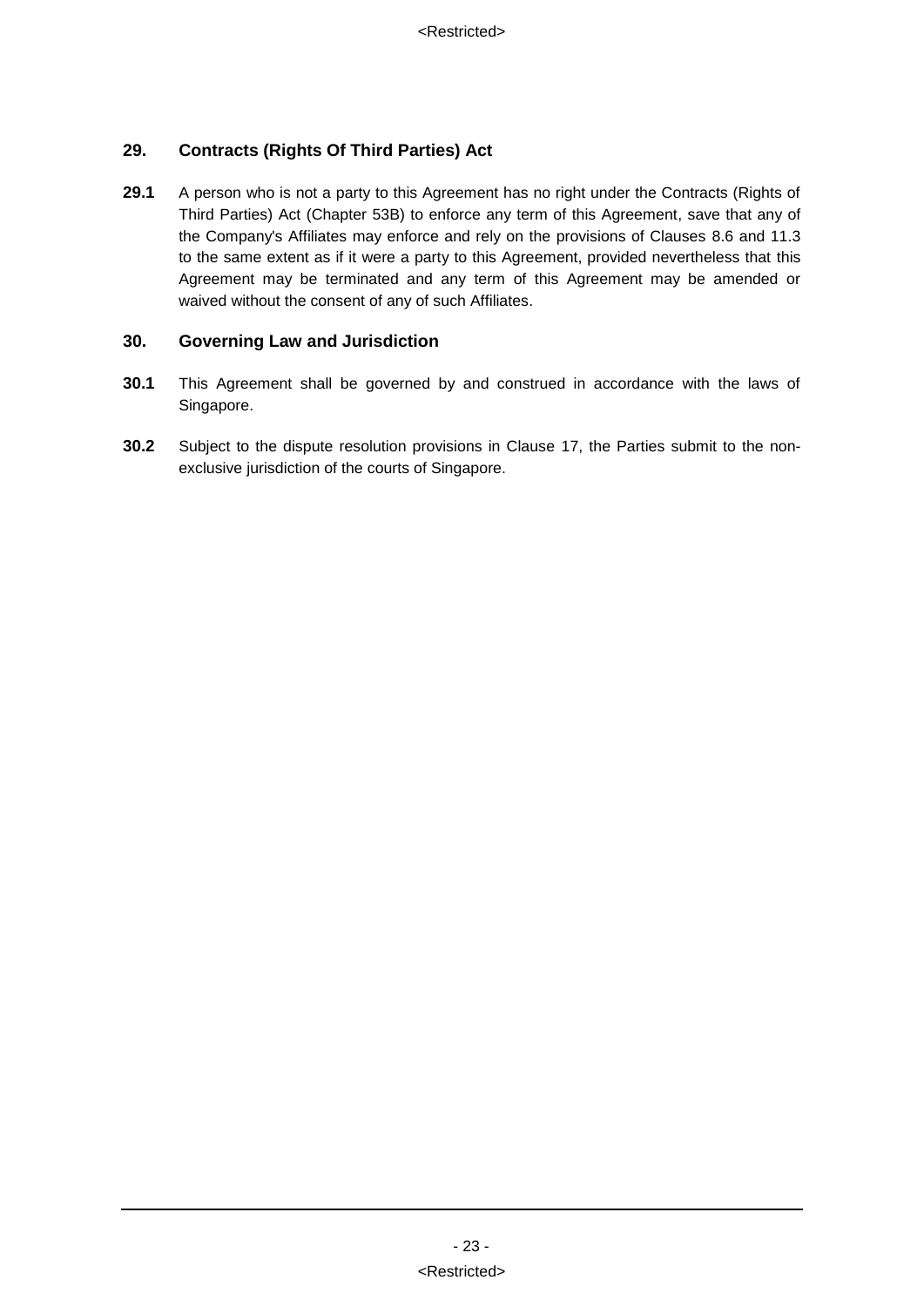# **Schedule 1 Contract Workers**

<span id="page-26-0"></span>

| S/No.            | <b>Types of</b>           | Number of                 | <b>Specific</b>              | Rate per                                            | <b>Overtime</b> |
|------------------|---------------------------|---------------------------|------------------------------|-----------------------------------------------------|-----------------|
|                  | <b>Contract</b>           | Contract                  | <b>Qualifications (if</b>    | Contract                                            | Rate per        |
|                  | Worker                    | <b>Workers</b>            | any)                         | Worker/Total                                        | Contract        |
|                  |                           | <b>Required</b>           |                              | Monthly Fee (\$)                                    | Worker          |
|                  |                           |                           |                              |                                                     | (\$ per hour)   |
| (1)              | (2)                       | (3)                       | (4)                          | (5)                                                 | (6)             |
| 1.               | [Apron<br>Assistant]      | $\lbrack \bullet \rbrack$ | $\lbrack \bullet \rbrack$    | $[\bullet] / [\bullet]$                             | $[\bullet]$     |
| 2.               | [Equipment<br>Operator]   | $[\bullet]$               | [Class 3 driving<br>licence] | $\lbrack \bullet \rbrack / \lbrack \bullet \rbrack$ | $[\bullet]$     |
| 3.               | [Ramp<br>Serviceman]      | $\lbrack \bullet \rbrack$ | $[\bullet]$                  | $\lbrack \bullet \rbrack / \lbrack \bullet \rbrack$ | $[\bullet]$     |
| $\overline{4}$ . | $\lbrack \bullet \rbrack$ | $[\bullet]$               | $[\bullet]$                  | $\lbrack \bullet \rbrack / \lbrack \bullet \rbrack$ | $[\bullet]$     |

[\* - The Shift Hours are for Monday to Sunday, including Public Holidays.]

The Contractor shall determine the amounts payable by the Company in accordance with this Schedule on the last day of each month that such amount becomes due and payable, and prepare and render an invoice for such amounts on the Company in the following month.

All the contract staff are required to clock-in/out using SATS' attendance system - Service Crew Management System (SCMS), since the first day reported to work. All the payable amount is strictly computed based on the duration/ working hours recorded in the SCMS.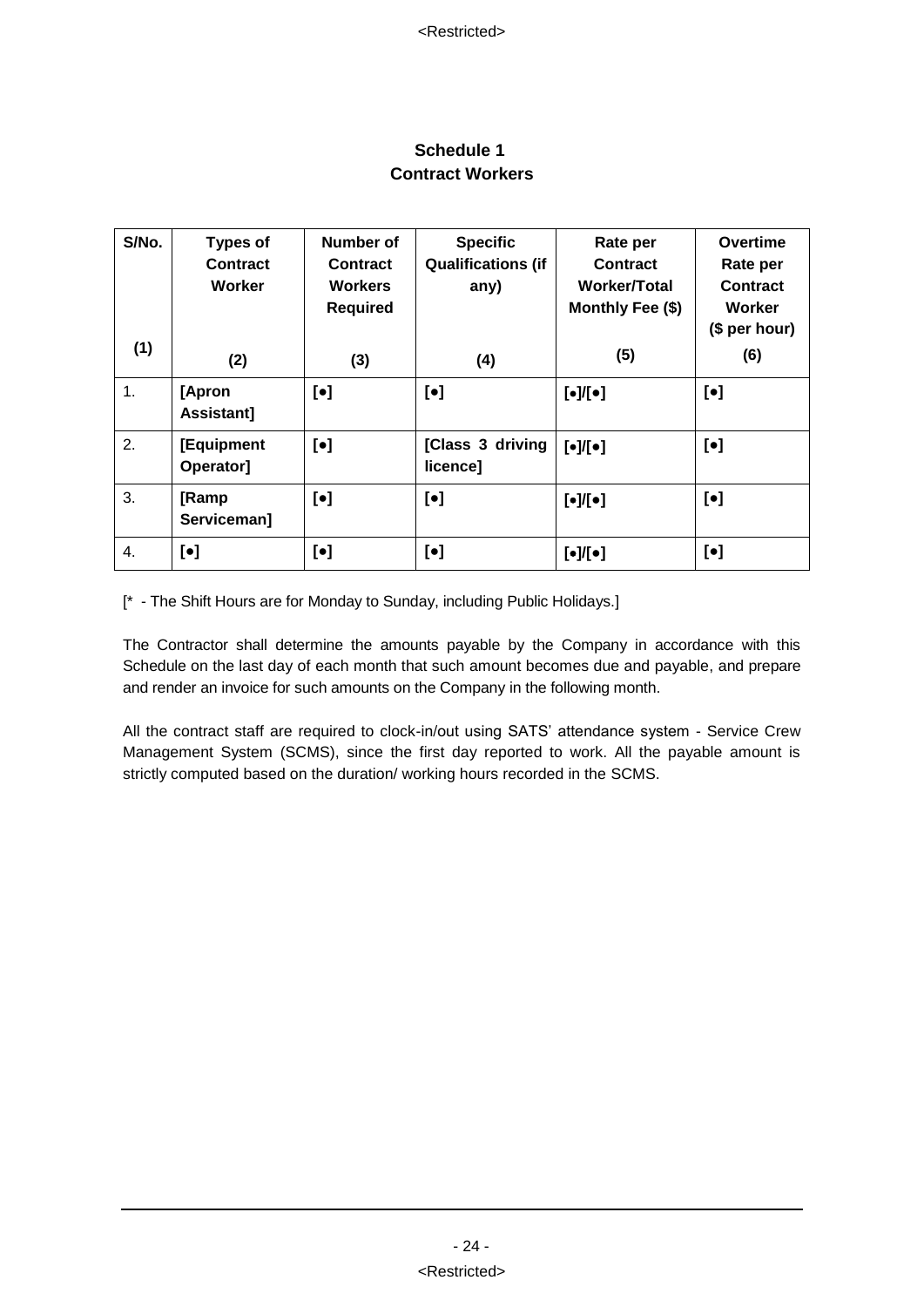# **Schedule 2 Services Obligations**

#### <span id="page-27-1"></span><span id="page-27-0"></span>**1. Contract Workers' Criteria**

- <span id="page-27-2"></span>**1.1** Singaporeans aged 18 and above subject to the following exceptions: All students, all persons waiting for enlistment, entry to National Service, and any other person as the Company may, in their sole discretion, from time to time deem as unacceptable, shall not qualify as a Cargo handler. If in the rare event that the Company accepts any persons who fall within the exceptions, it shall be at the sole discretion of the Company and this should not be taken as setting a precedent for all future cases.
- **1.2** For warehouse assistants, males are preferred due to the higher intensity of work done in a fast paced environment.
- **1.3** Foreign worker must hold a valid work permit with appropriate job description (proof of application under the appropriate industry and work area, together with other necessary documents etc., are to be furnished).
- **1.4** Physically and medically fit and less than 60 years of age.
- **1.5** For ADP Drivers Possess minimum a valid Class 3 ROV driving license or equivalent for necessary conversion to Class 4T Airfield Driving Permit (ADP) at a minimum.
- **1.6** For ADP Drivers, they should possess a valid Airfield Driving Permit (ADP) in order to be allowed to operate ground equipment (Tractor, Mobile Van and Car).
- **1.7** For Forklift Drivers Possess a valid WSQ certified 3 tonne forklift license. For Forklift drivers operating at the airside, Forklift driving permit is required
- **1.8** All persons comprising the Contract Workers shall undergo a standard medical examination at the Contractor's costs prior to the Commencement Date, and must be certified as being fit and able to perform the Services by a general medical practitioner licensed in Singapore. Without limiting the generality of the foregoing, the Contract Workers must be certified to be free of any disease or illness, whether contagious or noncontagious.
- **1.9** All Contract Workers shall be required to carry airport security passes to enter onto the Premises during the Term. The airport security passes shall be obtained at the Contractor's cost.
- **1.10** All Contract Workers must be able to understand instructions in English, and read numbers and simple English words.
- **1.11** The particulars of each person comprising the Contract Workers for the time being, including the name; address; nationality; age; passport number; work permit number; contact number; the medical certification referred to in Paragraph [1.1](#page-27-2) of this [Schedule 2;](#page-27-1) experience, and such other information and with such detail as the Company may from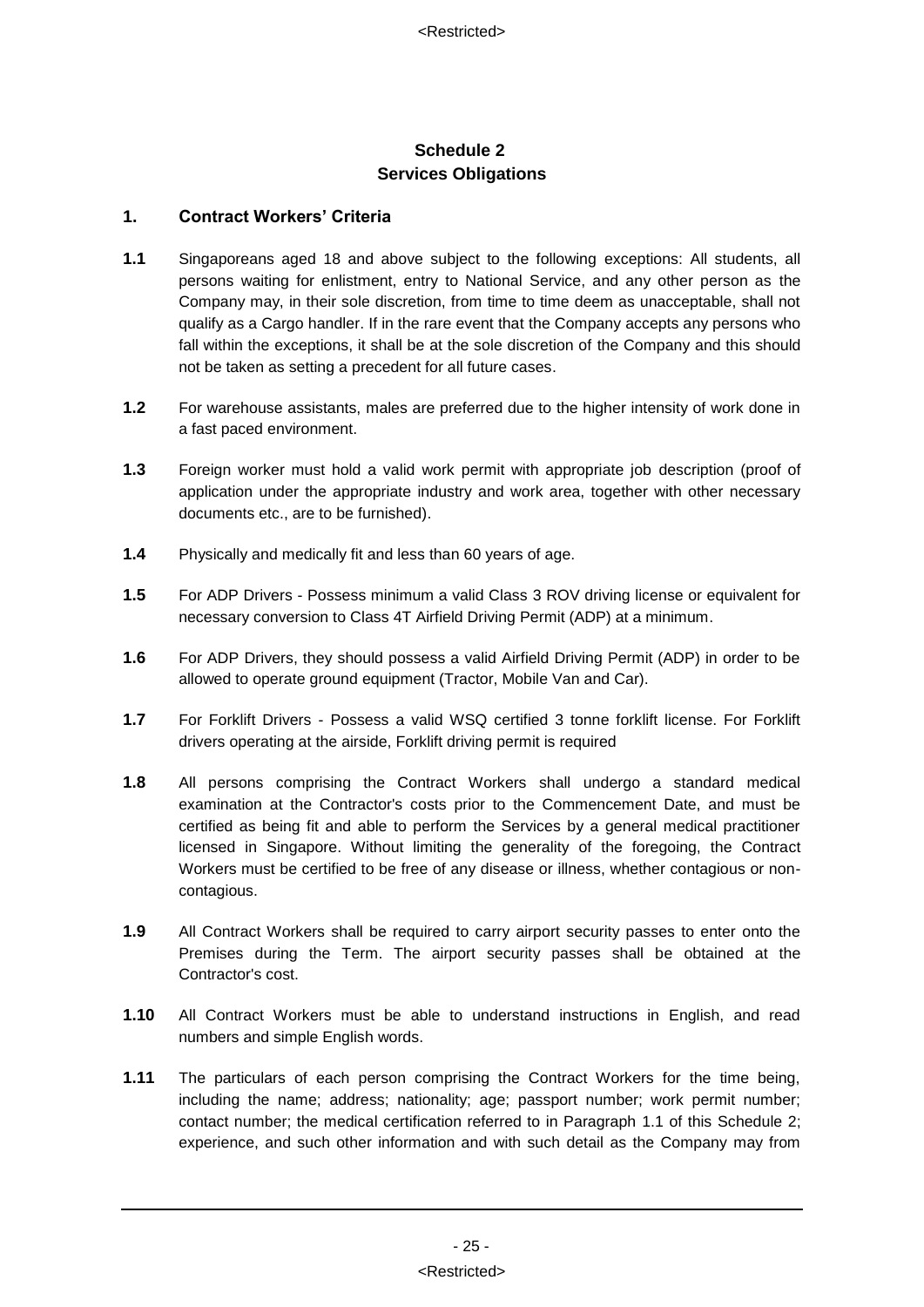time to time require, shall be provided by the Contractor to the Company no later than 30 days prior to the Commencement Date and from time to time during the Term.

- **1.12** All Contract Workers shall undergo a security screening conducted by **SATS Security Services Pte Ltd** no later than the Commencement Date and from time to time during the Term. The Contractor shall procure that the Contract Workers shall cooperate with the personnel of **SATS Security Services Pte Ltd**, and shall assist **SATS Security Services Pte Ltd** in whichever manner necessary to complete the security screening.
- **1.13** The Contract Workers shall seek medical treatment from the Contractor's appointed doctors in accordance with the terms and conditions of the employment agreements between the Contract Workers and the Contractor in the event that the Contract Workers require medical treatment during the Term. The Company shall have no responsibility whatsoever in respect of such medical treatment.

# **2. Uniforms for Contract Workers**

- **2.1** The Contract Workers must be properly attired with uniforms, name tags or identification badges and safety gear, including safety shoes, ear plugs, gloves and safety vests provided by the Contractor. The uniforms must be approved by the Company's Supervisor before use.
- **2.2** All Contract Workers must be properly attired in such uniforms while on the Premises.

#### **3. Removal of Properties**

- **3.1** The Contractor shall not, and shall ensure that the Contract Workers shall not, remove any property, including discarded and unused items, from the Premises without written authorisation from the Company.
- **3.2** The Contractor will be liable for the cost of any property so removed (regardless of how such property may have come into its possession) and will indemnify the Company in full against all liability resulting from such removal.

# **4. Minimum Requirement for Medical Examination**

- **4.1** All contract workers shall undergo a medical examination to be certified fit before being deployed and managed by the Contractor's Supervisors at the Changi Airport tarmac areas. The pre-employment medical test must cover minimally:
	- a. Physical (height, weight, BMI, Hip-Waist Ratio)
	- b. Cardio (BP)
	- c. Chest X ray
	- d. Urine (Protein, Sugar)
	- e. Hearing
	- f. Vision (Vision Acuity & Colour Vision)
	- g. Blood test (Fasting Blood Glucose, Fasting Lipid Profile)
- **4.2** In addition to pointer 1, all ADP holders must be certified fit by a medical examiner with regards to their medical history as per LTA guidelines for Vocational Licence: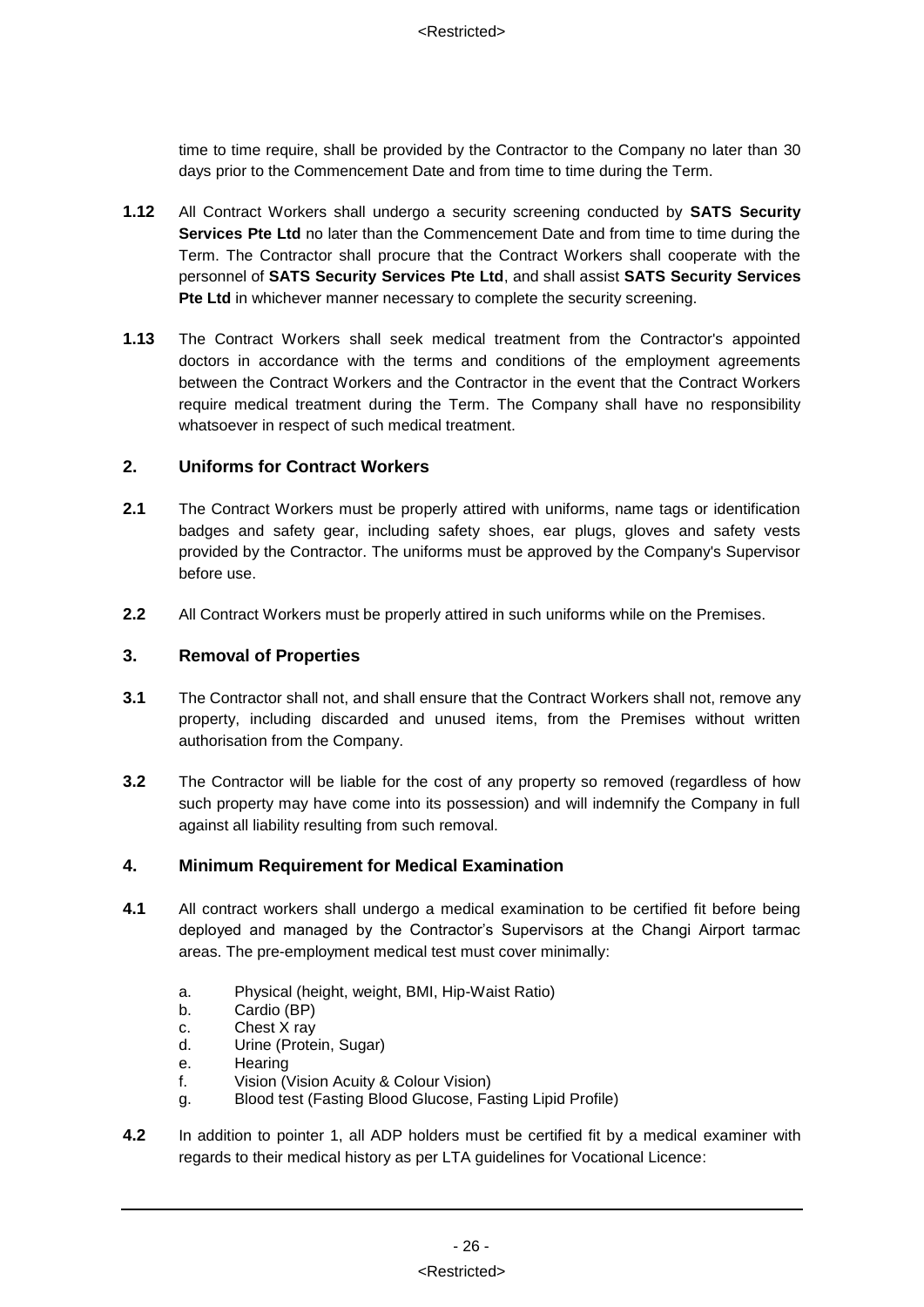| Do you have any history of or are you suffering from: |                                                          | Yes | No | Medical Examiner's Remarks |
|-------------------------------------------------------|----------------------------------------------------------|-----|----|----------------------------|
|                                                       | Nervous breakdown or mental trouble                      |     |    |                            |
| 2                                                     | Severe headaches or migraines                            |     |    |                            |
| $\overline{\mathbf{3}}$                               | Fits or convulsions of any kind                          |     |    |                            |
| 4                                                     | Fainting attacks or giddiness.                           |     |    |                            |
| 5                                                     | Head injuries or concussions                             |     |    |                            |
| 6                                                     | Eye trouble of any kind                                  |     |    |                            |
| 7                                                     | Colour blindness                                         |     |    |                            |
| $\overline{\mathbf{g}}$                               | Difficulty in seeing in the dark                         |     |    |                            |
| 9                                                     | Deafness                                                 |     |    |                            |
| 10                                                    | Asthma                                                   |     |    |                            |
| 11                                                    | Heart diseases, weak or strained heart                   |     |    |                            |
| 12                                                    | Palpitations or breathlessness                           |     |    |                            |
| 13 <sub>1</sub>                                       | Physical or mental disability                            |     |    |                            |
| 14                                                    | Illness or injuries not mentioned above (please specify) |     |    |                            |
|                                                       | I have undergone a surgical operation.                   |     |    |                            |

**4.3** All ADP holders must undergo the medical review every 2 years before the renewal cycle of ADP licence. They will have to produce a proof of medical review to the Company before applying for renewal.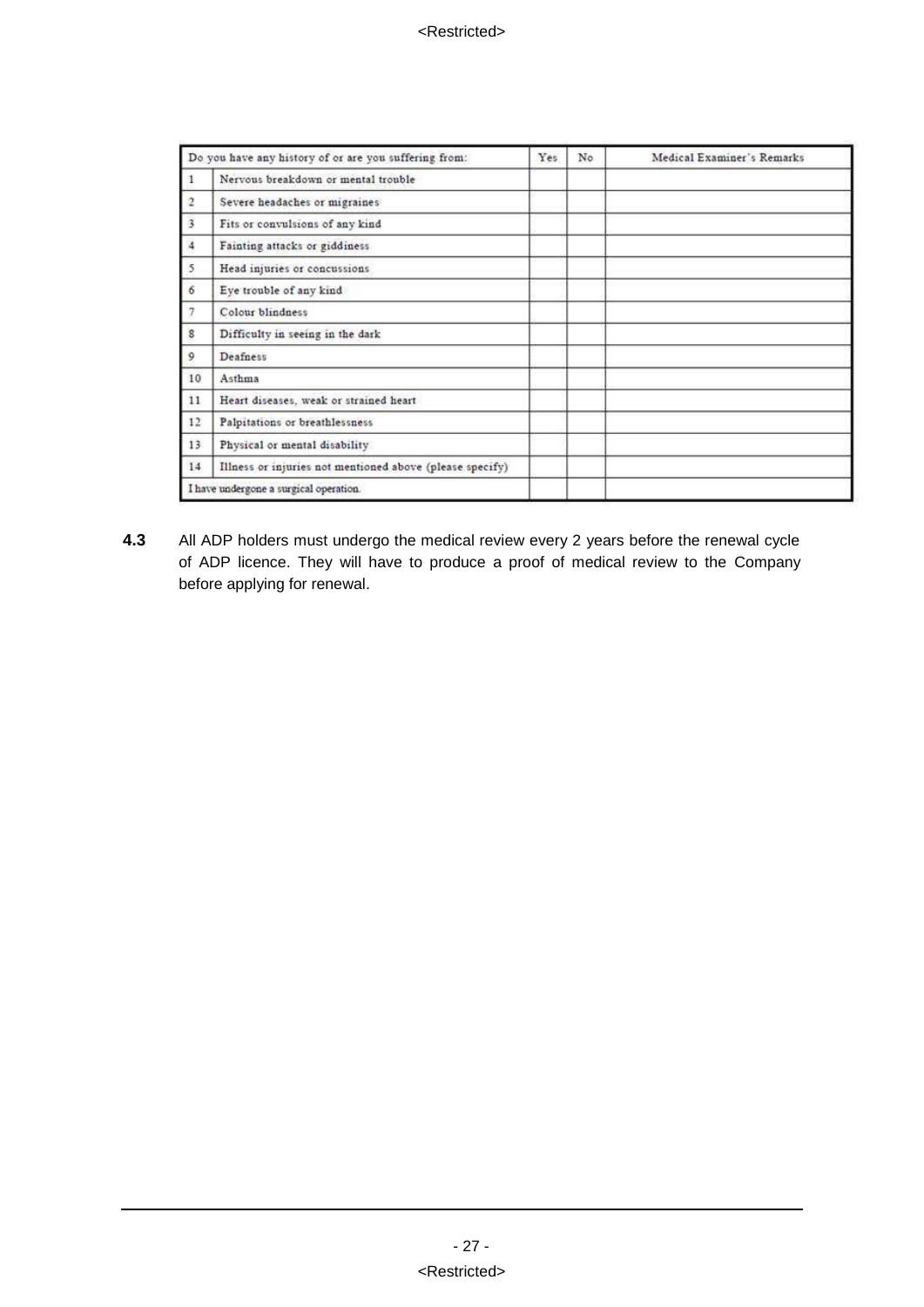# **Schedule 3 Services**

#### <span id="page-30-0"></span>**Job Descriptions, Expectations, Duties and Responsibilities for Service Crew**

#### **1.1 - Cargo Handler / ETV & TV Operator**

- a. Adhere to all operational procedures and requirements.
- b. Able to differentiate various cargo and labels / types and carry out the appropriate handling requirements.
- c. Able to understand and differentiate the various 2-letter / 3-letter codes to carry out the appropriate handling requirements.
- d. Report to the Cargo Duty Managers (DM) at the rostered time specified by SATS Cargo.
- e. Execute careful handling and proper stacking cum restraining (in the case of loading) of all loads.
- f. Close pallets, containers, Baggage Trolleys (BT) and Mail Trolleys (MT). For pallets, nettings have to be tied down properly with the necessary straps in place to secure cargo.
- g. Segregate / sort incoming / outgoing loads according to contents / destinations / Air waybills.
- h. Assist to breakdown skidded cargo to be fed into the X-ray for piece level screening. Subsequently after screening the pieces are to be built up again according to the SATS personnel instructions.
- i. Ensure Pallet Dollies (PDs) and Container Trolleys (CTs) are securely fastened and restraint locks / pins of PDs and CTs are raised / secured accordingly.
- j. After loading or unloading cargo / mail in Baggage Trolleys (BTs) or Mail Trolleys (MTs), ensure doors / nettings are properly closed / secured.
- k. Housekeeping of warehouse and Airline equipment (Straps, skids, spreaders, plastic sheets etc.).
- l. For ETV/TV operations, staff must check the ULDs carefully prior to release of the cargo. Staff operating these equipment must be trained and certified by SATS Cargo Training Department.
- m. Report to Cargo DMs or SATS Cargo Coordinators for any discrepancies or irregularities during loading or unloading duties.
- n. Execute any other jobs that are assigned by SAS authorized personnel.

#### **1.2 - Warehouse Assistant**

- a. Adhere to all operational procedures and requirements in the warehouse.
- b. Able to differentiate various cargo and labels / types and carry out the appropriate handling requirements.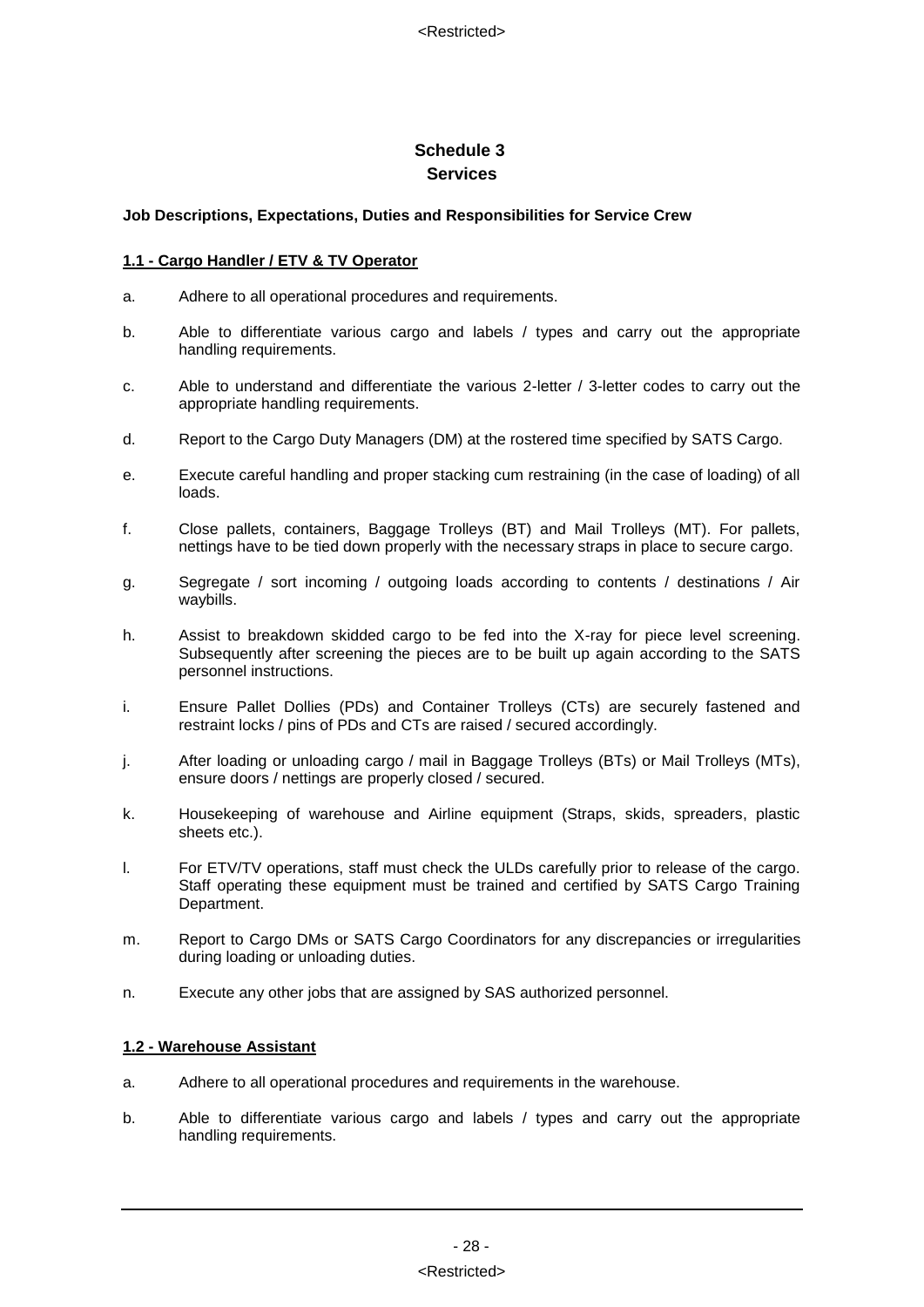- c. Able to understand and differentiate the various 2-letter / 3-letter codes to carry out the appropriate handling requirements. Basic DG handling knowledge is also required.
- d. Report to the Cargo DMs / Supervisors at the rostered time specified by SAS.
- e. Execute careful handling and proper stacking and restraining (in the case of loading) of all loads.
- f. Close pallets, containers, BTs and MTs. For pallets, nettings have to be tied down properly with the necessary straps in place to secure cargo.
- g. Segregate / sort incoming / outgoing loads according to contents / destinations / Air waybills.
- h. Loading / unloading of cargo into/from ULDs from/into the material sorting system and vice versa.
- i. Assist to breakdown skidded cargo to be fed into the X-ray for piece level screening. Subsequently after screening the pieces are to be built up again according to the supervisor's instructions.
- j. Scanning of each shipment at piece level and manual loading and stacking of cargo in trucks.
- k. Ensure Pallet Dollies (PDs) and Container Trolleys (CTs) are securely fastened and restraint locks / pins of PDs and CTs are raised / secured accordingly.
- l. Housekeeping of warehouse and Airline equipment (Straps, skids, spreaders, plastic sheets etc.).
- m. Report to Cargo DMs or Supervisors from the integrators for any discrepancies or irregularities during loading or unloading duties.
- n. Execute any other jobs that are assigned by SAS authorized personnel or authorized personnel from the Integrators.

#### **1.3 - ADP Driver**

- a. Adhere to all safety procedures and requirements at the airside and airfreight terminals (warehouse and landside/airside roadways).
- b. Adhere to all operation procedures and requirements.
- c. Able to differentiate various cargo labels / types and carry out the appropriate handling requirements.
- d. Able to understand and differentiate the various 2-letter / 3-letter codes to carry out the appropriate handling requirements.
- e. Report to the Cargo DM at the rostered time specified by SAS.
- f. Operate ground equipment (tractor) to facilitate towing of (Pallet Dollies (PDs) / Container Trolleys (CTs) / Baggage Trolleys (BTs) / Mail Trolleys (MTs), etc) from warehouse to aircraft bay and vice versa.
- g. Operate mobile vans to facilitate despatch/collection of documents to and from the aircraft.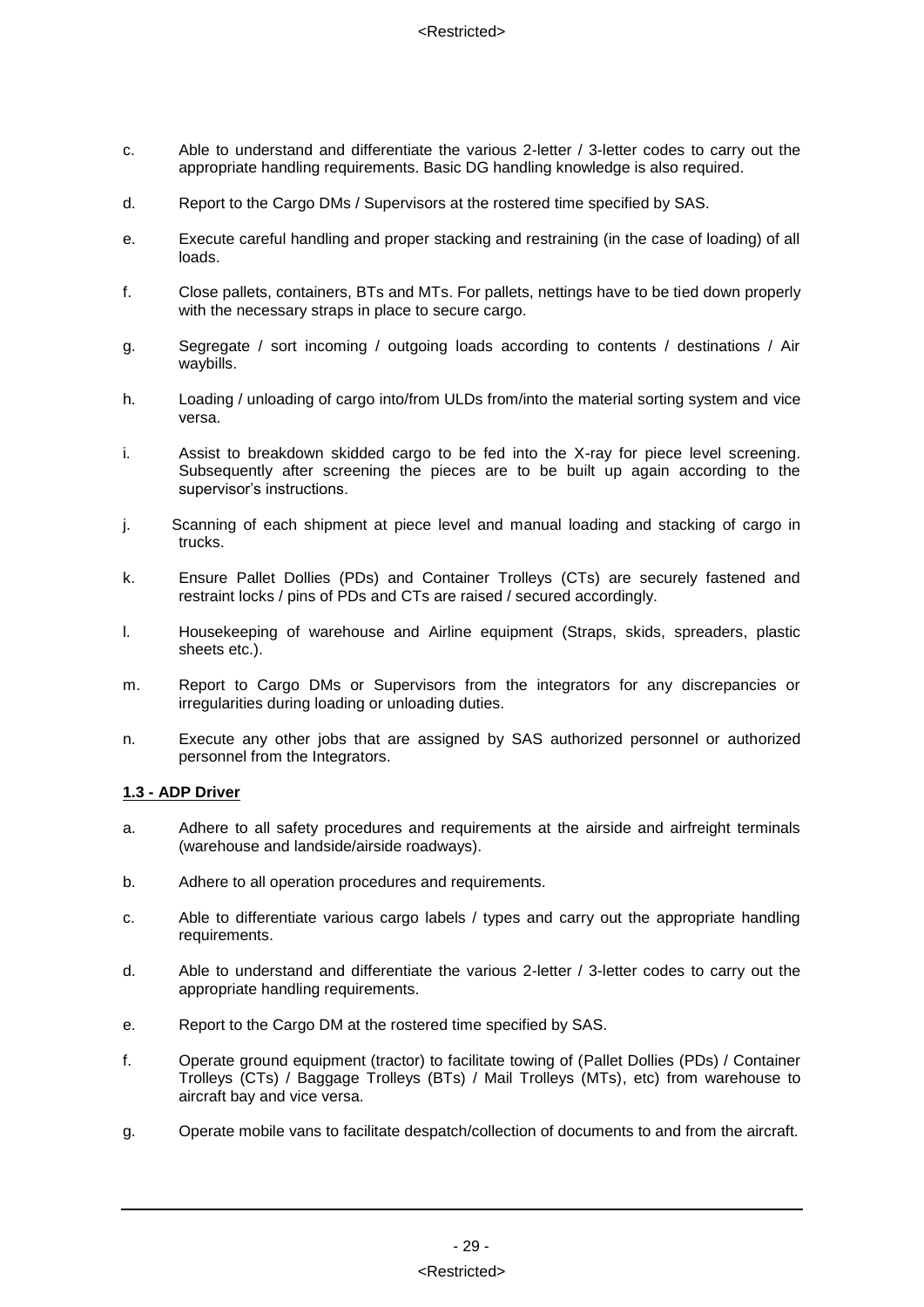- h. Preparation of the necessary Non-Motorised equipment (Pallet Dollies (PDs) / Container Trolleys (CTs) / Baggage Trolleys (BTs) / Mail Trolleys (MTs), etc.).
- i. Check condition and label of cargo, Unit Loading Devices' (ULDs) number and condition, condition of Pallet Dollies (PDs) / Container Trolleys (CTs) / Baggage Trolleys (BTs) / Mail Trolleys (MTs) prior to towing.
- j. Secure all locks / pins / restraints on Unit Loading Devices (ULDs) and Pallet Dolleys (PDs) / Container Trolleys (CTs) / Baggage Trolleys (BTs) / Mail Trolleys (MTs) prior to towing
- k. Report to respective Cargo personnel for any discrepancies or irregularities encountered.
- l. Execute any other jobs that are assigned by SATS Cargo authorized personnel.

#### **1.4 – Forklift Operators**

- a. Adhere to all safety procedures and requirements at the airside and airfreight terminals (warehouse and landside / airside roadways).
- b. Adhere to all cargo operational procedures and requirements.
- c. Able to differentiate various cargo labels / types and carry out the appropriate handling requirements.
- d. Able to understand and differentiate the various 2-letter / 3-letter codes to carry out the appropriate handling requirements.
- e. Transferring of cargo from one point to another as required and directed with forklift.
- f. Assisting with loading and unloading of cargo from/to ULDs / BTs/ PDs / MTs as required with forklift.
- g. Assisting with housekeeping of airline and warehouse equipment as required.
- h. To fork skidded / large cargo from the truck docks / weighing scales to be fed into the Xray machines to be screened. Upon completion of screening to fork these cargo from the X-ray machines to the build-up areas or storage areas as directed.
- i. Report to the Cargo DM at the rostered time specified by SATS Cargo.
- j. Report to respective Cargo personnel for any discrepancies or irregularities encountered.
- k. Execute any other jobs that are assigned by SAS authorized personnel.

#### **2. Other Requirements and Expectations from Contractor**

- a. Other Deviations from Contract Agreement
	- i. Hand gloves shall be included as a compulsory Personal Protective Equipment (PPE) which are to be purchased from SATS Cargo so as to standardise the PPE used by everyone.
	- ii. Regular safety audit findings / reports shall be submitted at a frequency deemed necessary by the Company, subject to revision from time to time.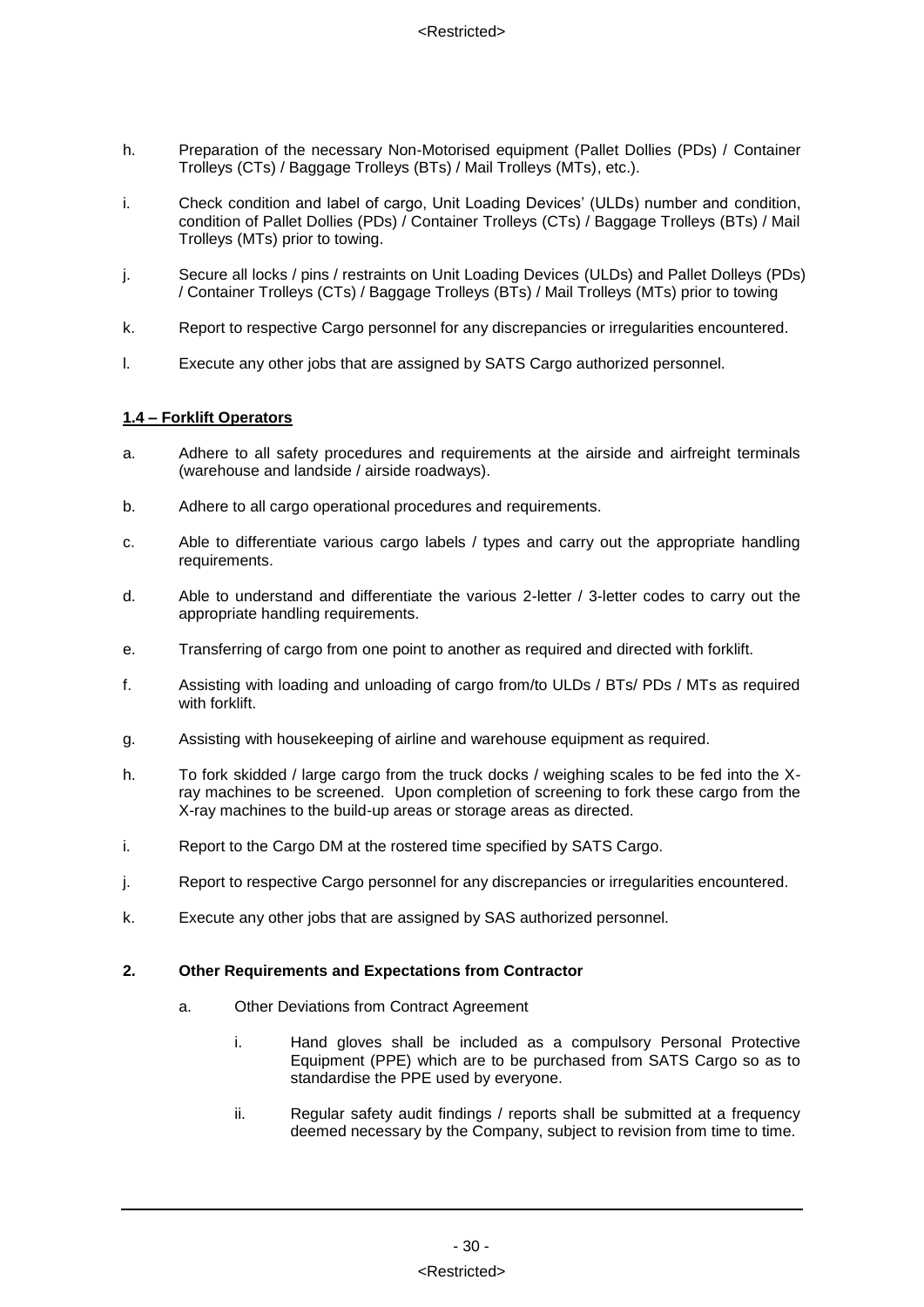- b. Reimbursement to Company
	- i. Company may from time to time request Contractor to reimburse on any expenses or losses etc. that has been incurred as a result of the Contractor entering into this Agreement.
	- ii. In the event that any reimbursement is requested from the Company, a reimbursement cost equivalent to 115% of the actual cost (15% being the administrative cost involved) would be applied.
	- iii. Company reserves the right to amend partially or wholly, the reimbursement list of items as and when required, by giving one (1) week's written notice.
	- iv. This reimbursement formula shall be applied also for any other event / item deemed necessary by Company, which may arise from time to time, so as to upkeep Company's service level to its client and / or operational requirement.
- c. Cessation of Service Provision to Company
	- i. In the event of cessation of service provision to this contract due to whatsoever reason, Contractor is not allowed to deliberately hold back its staff without valid reason, so as to cause hindrance to third party's recruitment of the relevant staff. Failure to honour this requirement may result in Service Provider being blacklisted and barred from entering into any other SATS contract agreement, not limiting to only the Company's contract agreement.
	- ii. In the event of any dispute, Company's decision shall be final and made at its sole discretion.
	- iii. Company reserves the right to amend partially or wholly any of the clauses or add in additional clauses to any part of the Agreement and / or the Work Schedule / Specifications, by giving one (1) week's written notice.

#### **3. Liquidated Damages for Service Failure**

In addition to the standard liquidated damages (LDs) mentioned in the Agreement, the followings are additional mutually exclusive clauses, which would be subjected to review every 6 months; whereby SATS Cargo reserves the right to amend partially or wholly any of the clauses or add in additional clauses giving one (1) week's written notice:

| S/N            | <b>DESCRIPTION</b>                                                 | <b>AMOUNT OF DAMAGES</b> |
|----------------|--------------------------------------------------------------------|--------------------------|
|                |                                                                    |                          |
| 1              | Late reporting to warehouse affecting service delivery             | \$100.00 per incident    |
| $\overline{2}$ | Failure to report at warehouse work areas / staff walk-out         | \$100.00 per incident    |
| 3              | Mishandling of cargo/mail bags etc.                                | \$150.00 per incident    |
| 4              | Error in sorting of cargo / mail etc.                              | \$150.00 per incident    |
| 5              | Throwing of cargo / mail bags etc.                                 | \$150.00 per incident    |
| 6              | Insubordination to SATS Cargo authorized personnel                 | \$200.00 per incident    |
| $\overline{7}$ | Any complaint received from airline and / or SATS Cargo authorized | \$250.00 per incident    |
|                | personnel                                                          |                          |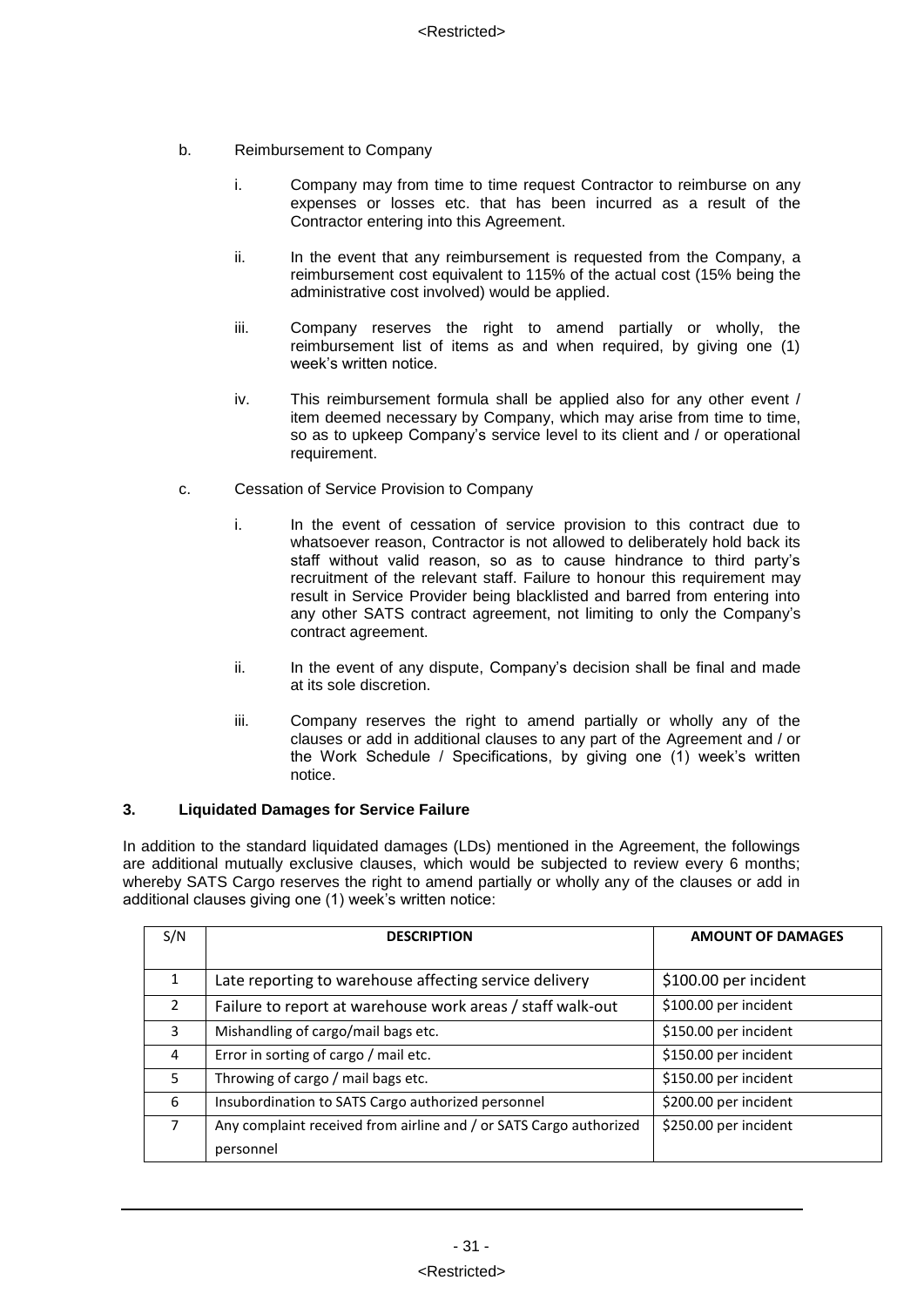| 8  | Failure to wear proper PPE as required in the warehouse and         | \$200.00 per incident           |
|----|---------------------------------------------------------------------|---------------------------------|
|    | airside.                                                            |                                 |
| 9  | Failure to smoke in designated areas.                               | \$200.00 per incident           |
| 10 | Deploying of unqualified staff.                                     | \$100.00 per staff per incident |
| 11 | Contract Staff missing from workplace / sleeping at workplace other | \$100.00 per staff per incident |
|    | than the allocated break hours                                      |                                 |
| 12 | Service Crew behaviour resulting in safety/security being           | \$300.00 per incident           |
|    | compromised at the work areas.                                      |                                 |
| 13 | Exceeding the designated speed limits in the warehouse / airside/   | \$300.00 per incident           |
|    | landside.                                                           |                                 |
| 14 | Reckless driving that is deemed to be unsafe by SATS Cargo          | \$300.00 per incident           |
| 15 | Involvement in any vehicular, property or industrial incidents      | To bear all costs that are      |
|    |                                                                     | related                         |
| 16 | Failure to adhere to airside/airfreight terminal rules and          | \$300.00 per incident           |
|    | regulations.                                                        |                                 |
| 17 | Unauthorized use of SATS vehicles. (Forklifts, tractors, cars, vans | \$300.00 per incident           |
|    | etc.)                                                               |                                 |
| 18 | Failure to report damage, mishandlings, accidents or any other      | \$200.00 per incident           |
|    | incident to the Cargo Duty Manager in a timely manner.              |                                 |

#### **4. Service Standards Audits**

- a. Regular service standards audits will be carried out to determine the competency levels of the staff provided. Audits can be done in the form of flight buildup/breakdown observations with checklists or written/oral assessments of individuals on the basic handling knowledge and requirements.
- b. Contractor is expected to achieve 90% passing rates for each audit.
- c. Failure to achieve this standard will result in a liquidated damage of \$500 per failure.

#### **5. Use of Service Crew Management System (SCMS)**

- a. All attendance will be tracked via the use of SCMS. Staff is to clock in/out via terminals situated in the Company.
- b. Staff will be required to register their fingerprints after attending the mandatory training as required by Company and completion of On-the-Job (OJT) training. Only then, will they be able to clock in/out via the SCMS.
- c. Staff are granted a 15 minutes grace for late reporting or early out at the start and end of shift.
- d. LD will be imposed based on formula stated under Clause 9 in the Agreement.
- **e.** Payments will be based on the records captured in SCMS at the end of the month.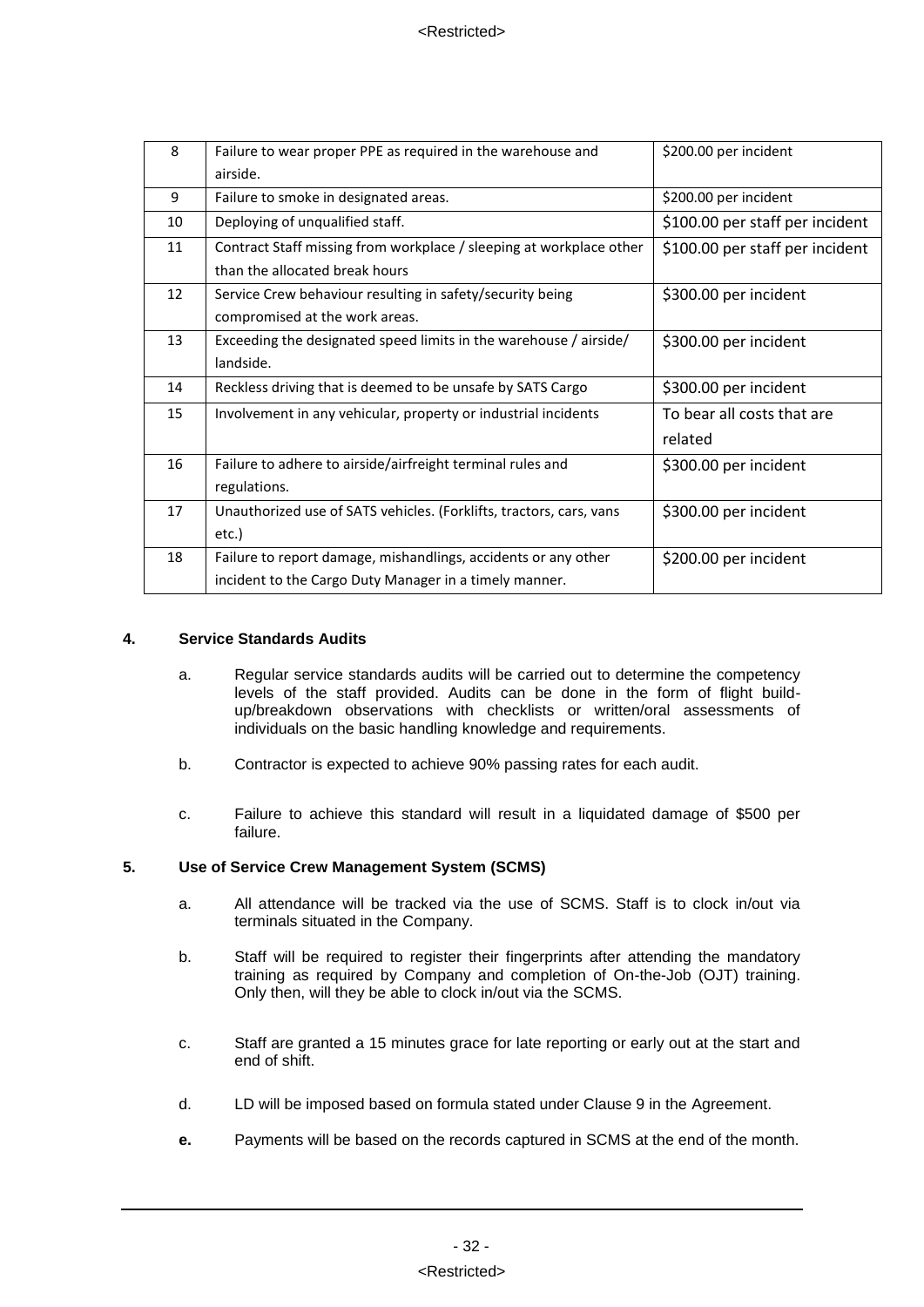#### **Schedule 4 Training Programmes**

- a. All service crew are required to attend a short training programme conducted by the Company, which comprises of both classroom training and On-Job-Training (OJT) sessions, prior to commencement of work in SATS Cargo.
- b. The Company reserves the right to amend the training programme partially or wholly from time to time giving one (1) week's written notice.
- c. All necessary training (including additional or further refresher training) has to be conducted by SAS' trainers or certified trainers (under the approval of the Company) supplied by Service Provider.
- d. Training fees would be charged accordingly when it is conducted by SATS Cargo Training (Eg ADP training, Forklift training)
- e. During the training period, all service crew will not be paid.
- f. All service crew attending the training are expected to be fully outfitted. Failure to do so would result in them being sent back whilst training fees still applicable.
- g. Only service crew who have completed the training successfully would be considered as 'qualified' and allowed to work in the Company.
- h. Any 'unqualified' service crew found working in Cargo would be considered, as over-declared staff and he would be subjected to a penalty.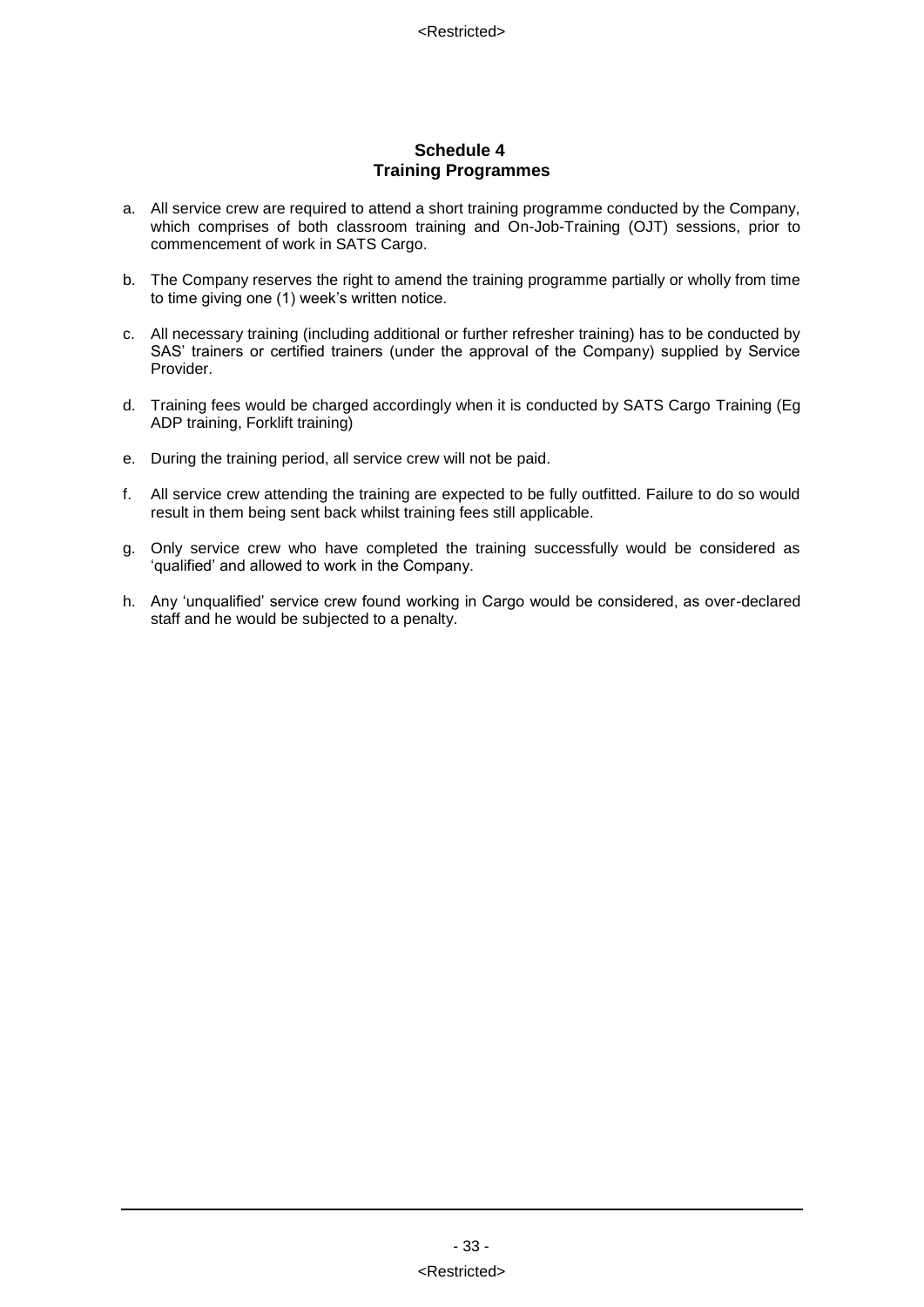# **Schedule 5 Insurance**

- <span id="page-36-0"></span>**5.** The Contractor shall effect and maintain at its sole cost, at all times during the Term, the following insurances:
- **5.1** public liability policy against any risks arising out of fire, theft, occurrences on the Premises and such other risks as are customarily insured in a public liability policy, with the following limits of indemnity:
	- **5.1.1** for any one accident, not less than \$**1,500,000** per claim; and
	- **5.1.2** for any one period of indemnity, unlimited;
- **5.2** Workmen's Compensation Insurance against liability arising under the Workmen's Compensation Act (Cap. 354) and at common law arising out of the master-servant relationship, which shall contain the following endorsements:
	- **5.2.1 Endorsement A** If any workmen employed by the insured or by the insured's contractors as referred to in Endorsement B herein or any dependant of such workman, brings or makes a claim under any Workmen's Compensation legislation in force in Singapore against the Company and its related corporations and associated corporations for personal injury or disease sustained whilst at work on any contract covered by the terms and conditions of the within policy which the Contractor may be carrying out for the Company, the insurance company will indemnify the Company and its related corporations and associated corporations against such claim, that the insurance company may have the sole conduct and control of all proceedings connected with claims covered by this endorsement. Nothing in the endorsement will be construed as affecting the insured's right to recover damages in any other way under the said legislation;
	- **5.2.2 Endorsement B** It is hereby understood and agreed that the indemnity herein granted is intended to cover the legal liability of the insured to workmen in the employment of contractors performing work for the insured while engaged in the business and occupation in respect of which the within policy is granted but only so far as regards claims under any Workmen's Compensation legislation or common law in force in Singapore;
- **5.3** aviation liability policy against risks arising from the operation of vehicles within the Premises and such other risks as are customarily insured in a standard aviation liability policy; and
- **5.4** any other insurances required under law or customarily effected by persons which provide services similar to or analogous with the Services.
- **6.** Save for the insurance coverage referred to in paragraph 1.2, the Company and its Affiliates shall be named as additional insured in respect of the insurance coverage referred to in Clause [12.1](#page-16-0)**.**